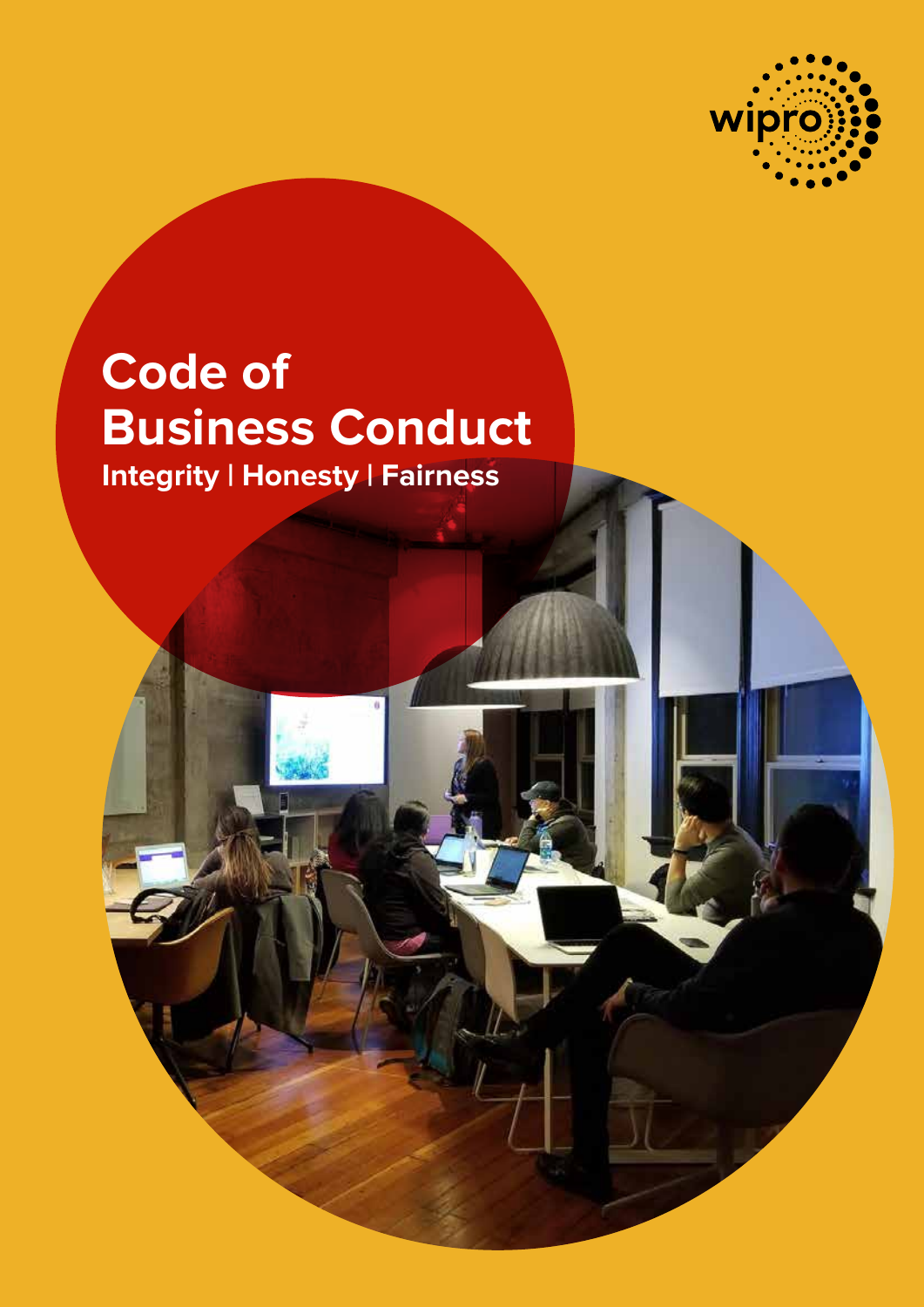# **Spirit of Wipro**

**Be passionate about clients' success**

**Treat each person with respect**

**Be global and responsible**

**Unyielding integrity in everything we do**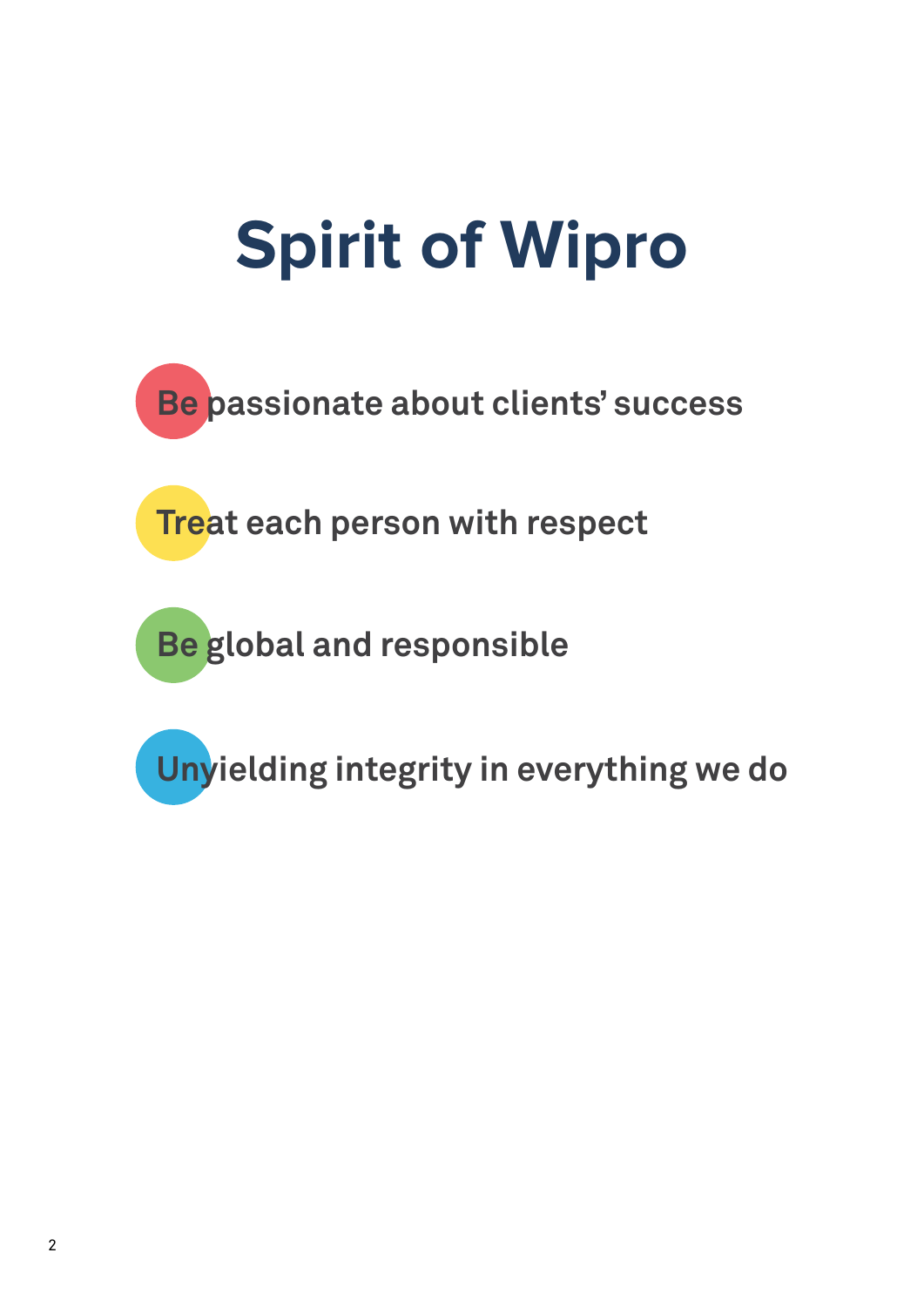# **Chairman's message**



## **Dear Wiproites,**

Our unflinching commitment to integrity, fairness, and transparency has made us a globally trusted brand. The Spirit of Wipro, our values, has been our beacon and helped us achieve high standards of governance and business conduct.

As we continue to explore opportunities and expand our global footprint, we must ensure non-negotiable adherence to globally accepted standards of compliance. To further strengthen our policies, and make our systems and processes more robust, we have updated our Code of Business Conduct (COBC), along with our ethics and compliance initiatives.

The updated COBC provides key details about our responsibilities and obligation to comply with laws and Wipro's ethical standards. It also serves as a helpful reference tool that can guide us when we are confronted with ethical dilemmas or questions.

It is imperative we uphold the COBC and manifest it in all our actions. This will be a critical element that will help us shape an organizational culture with a growth mindset. At the core of this change would be greater accountability, deeper commitment, strong ownership, and collaboration, putting Wipro and its success first before individual units and teams. This culture will be defined by decisiveness, responsiveness, mutual respect, and inclusiveness.

I am confident that we will continue to be a corporate model for transparency, ethical business practices, and good governance.

Let us make Wipro the most preferred company to work with – for its employees, customers, and other stakeholders.

Live the Spirit of Wipro.

 $1124$ 

**Rishad Premji**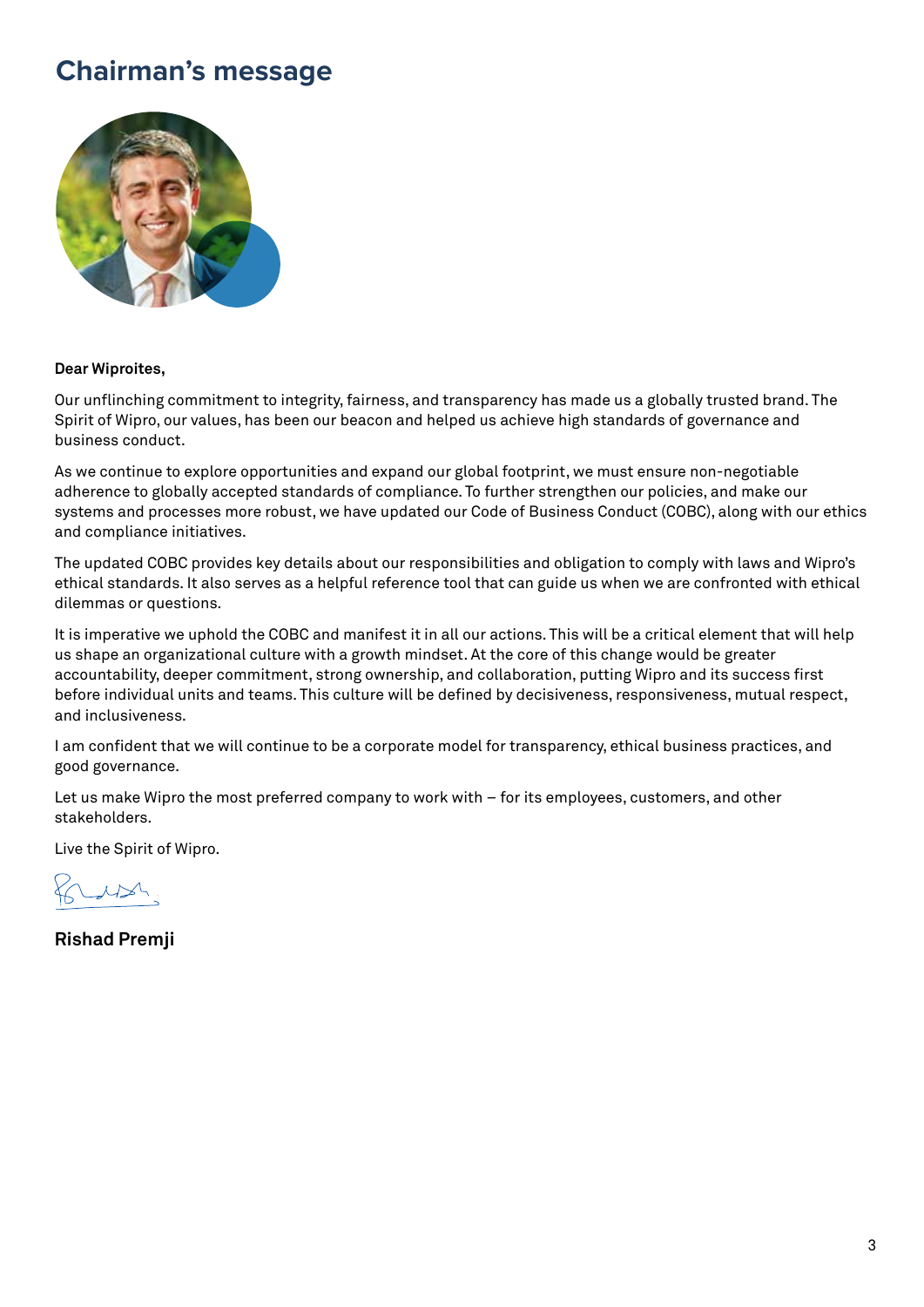# **Table of contents**

| To whom the Code applies<br>How to use the Code of Business Conduct?<br>Employee responsibilities<br>Cooperating with surveys, investigations and inquiries<br>Ethical leadership<br>Making the right choice<br>Asking questions and raising concerns<br>Preventing retaliation<br>Accountability and discipline                                                                                                                                                |    |
|-----------------------------------------------------------------------------------------------------------------------------------------------------------------------------------------------------------------------------------------------------------------------------------------------------------------------------------------------------------------------------------------------------------------------------------------------------------------|----|
| Acting in the best interest of our customers, business partners and the public<br><b>Customer relations</b><br>Marketing and advertising<br>Protecting customer information<br>Supplier selection<br>Government contracting<br>Conflicts of interest<br>Family members and close personal relationships<br>Personal investments and corporate opportunities<br>Outside employment<br>Volunteer or charitable work<br>Gifts, entertainment & business courtesies | 10 |
| Gifts, entertainment or business courtesy to government officials<br>Communicating with the public<br>Social media and networking                                                                                                                                                                                                                                                                                                                               |    |
| <b>Protecting our information and assets</b><br>Confidential information<br>Intellectual property<br>Competitive/business intelligence<br>Protecting the privacy of employee and personal information<br>Business records and internal controls<br>Document management and legal holds<br>Safeguarding company assets                                                                                                                                           | 19 |
| Following the letter and the spirit of laws and regulations<br>Insider trading<br>Anti-trust and fair competition<br>Anti-corruption<br>Anti-money laundering<br>Political involvement/lobbying<br>Global trade                                                                                                                                                                                                                                                 | 26 |
| Performance through teamwork and respect<br>Human rights<br>Diversity and non-discrimination<br>Harassment-free workplace<br>Safe and healthy work environment<br>Sustainability and corporate citizenship                                                                                                                                                                                                                                                      | 32 |

## **Additional resources and links 38**

**About our Code and your responsibilities 5**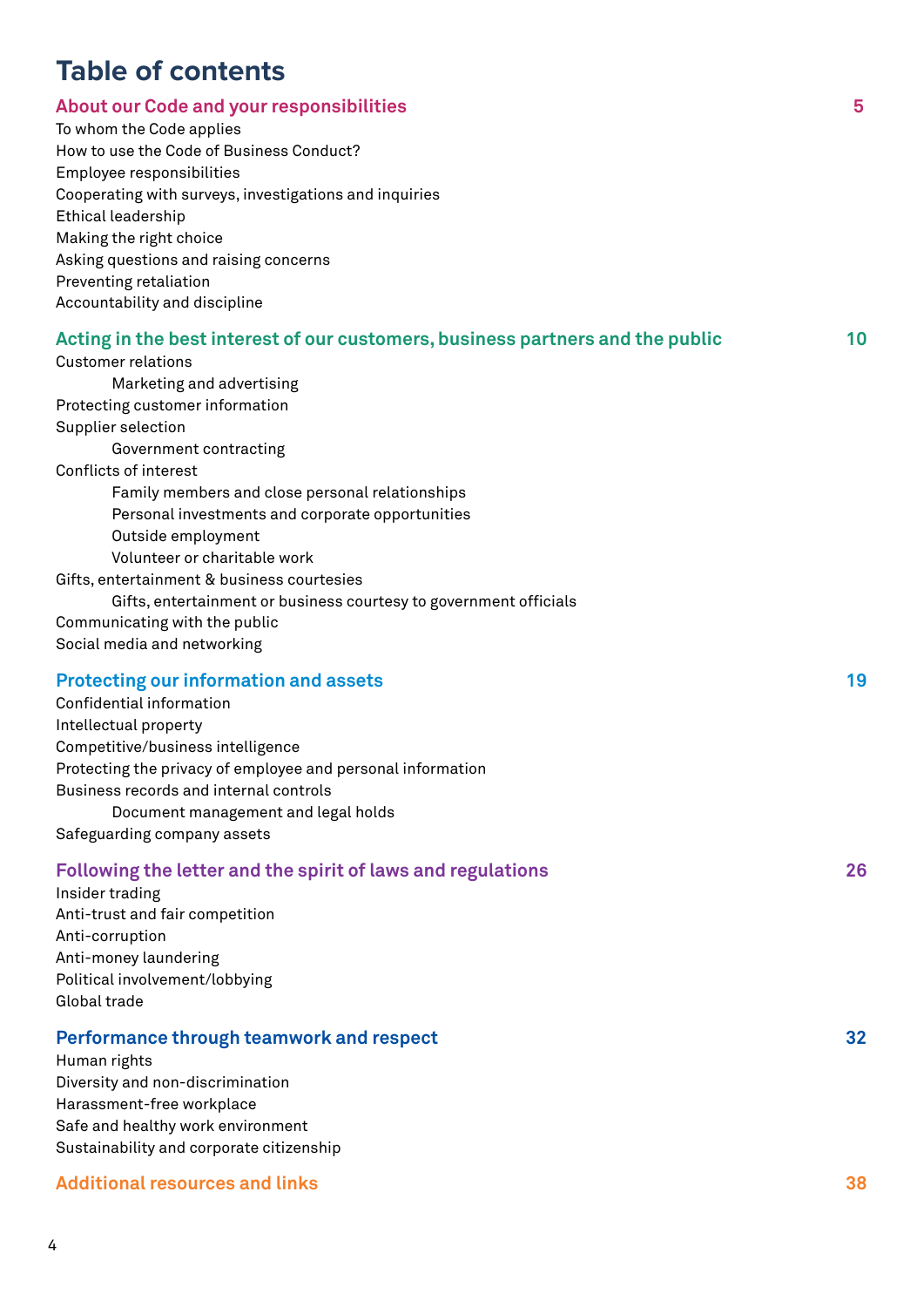

# **About our Code and your responsibilities**

# **To whom the Code applies**

The Code of Business Conduct (COBC) provides he ethical guidelines and expectations for conducting business on behalf of Wipro Limited, its subsidiaries and affiliate companies. In the COBC, these are commonly referred to as "Wipro" or "the Company". The COBC applies to all employees and members of the Board of Directors of the Company. It also applies to individuals who serve the Company on contract, subcontract, retainer, consultant or any other such basis.

Suppliers, service providers, external professionals, agents, channel partners (dealers, distributors and others) serve as an extension of the Company and their conduct and behavior while carrying out business dealings with Wipro or on behalf of Wipro can have an impact on Wipro and its reputation. For this reason, they are expected to conduct their businesses in a legal and ethical manner and to adhere to the spirit of the COBC, as well as any applicable contractual obligations, when working for Wipro.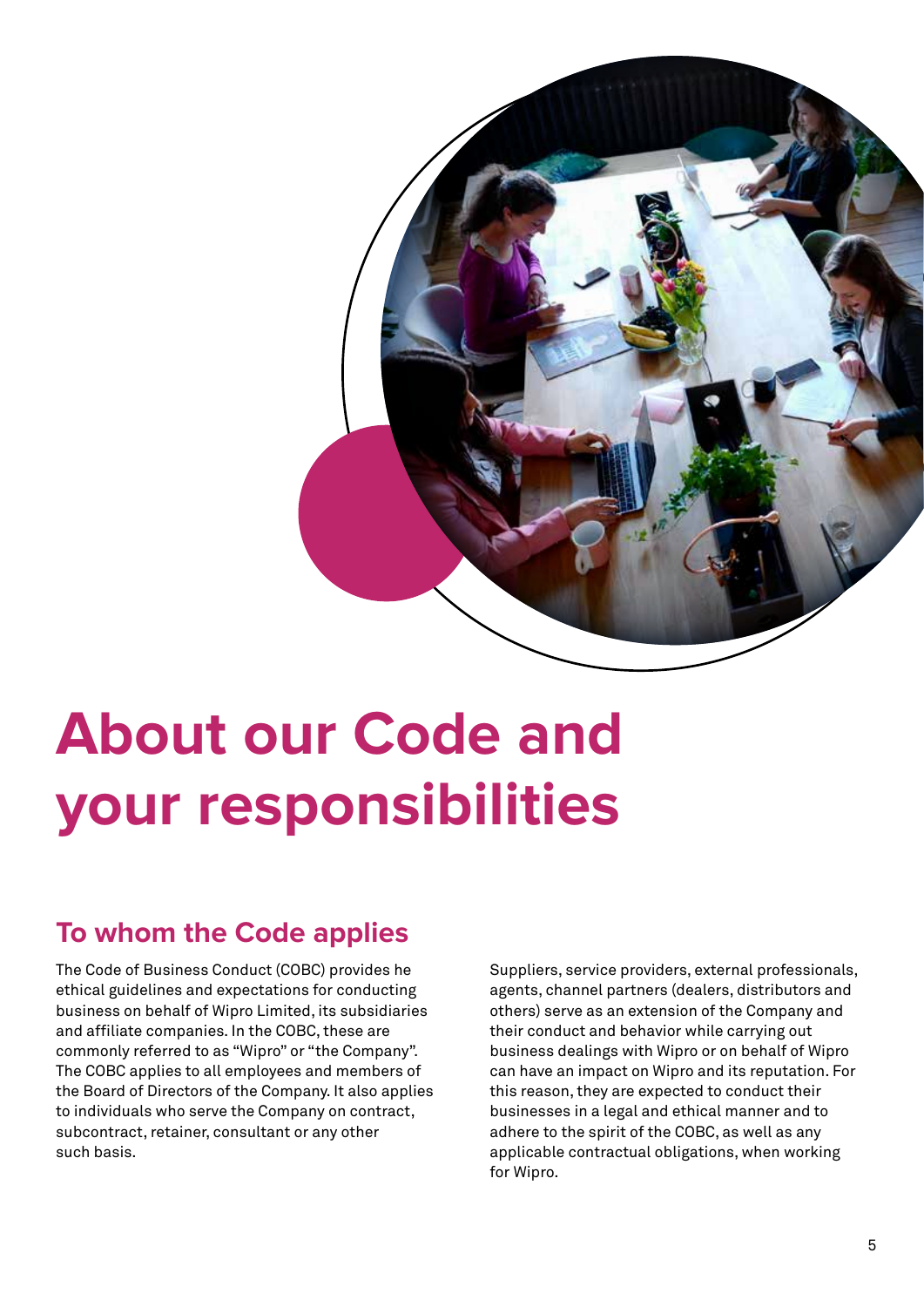# **Employee responsibilities**

Wipro is made up of thousands of individuals, each with unique perspectives and aspirations. Though we are all different, we all share an understanding of the importance of "Unyielding Integrity". Without a reputation for integrity we would fail with customers, with investors and in our own eyes. We must strive to maintain the highest ethical standards.

In particular:

- Always act in a professional, honest, and ethical manner when acting on behalf of the company.
- Be familiar with the information contained in the COBC and policies and pay particular attention to the policies that pertain to your job responsibilities.
- Complete all required employee trainings in a timely manner and keep up-to-date on current standards and expectations. Completion status of these trainings will be tracked and disclosed to parties authorized to review it such as audit teams within Wipro and third parties such as clients where Wipro's training and certification is being relied on instead of client trainings or policies
- Promptly report concerns about possible violations of laws, regulations or the COBC to your manager, manager's manager, HR manager, head of the business, any member of Senior Management, any member of the Legal & Compliance Department or the Ombuds person.
- Cooperate and tell the whole truth when responding to an investigation or audit and never alter or destroy records in response to an investigation, or when an investigation is anticipated.

**Remember:** No reason, including the desire to meet business goals, should ever be an excuse for violating laws, regulations, the COBC or policies.

#### **I understand that some leaders at Wipro have a separate code. Is that true, and do they also have to abide by the COBC? Q**

All Wiproites are governed by the principles and values embodied in the "Spirit of Wipro." There is no separate code for leaders, and they must also abide by the COBC. Wipro's Principal Executive Officer and Senior Financial Officers have an additional Code of Ethics to support requirements of complete and accurate financial records and reporting. **A**

#### **In my country, our local laws differ from some of the standards in the COBC. What should I do? Q**

A Wipro does business in a number of countries<br>worldwide and we are committed to following worldwide and we are committed to following the laws and regulations everywhere we operate. Sometimes these laws may vary or conflict with the COBC. Where they do, the laws of the land will prevail. However, in some situations, COBC may take a more conservative stand to avoid conflicts with certain other country laws. If you believe local laws conflict with the COBC or related policies, discuss the issue with your manager or contact the HR manager or Ombuds person for clarification.

# **How to use the Code of Business Conduct?**

The COBC is designed to help employees recognize and deal with ethical issues in their work. Wipro's policy is to comply with all applicable laws and regulations, to be committed to conducting business in an ethical manner and to act with integrity in dealing with our customers, suppliers, partners, competitors, employees and other stakeholders.

The COBC is a guide to help whenever you have questions about ethics or if you are faced with an ethical dilemma. COBC may not address all the situations which you may encounter and sometimes, because of the highly complex rules and regulations that govern our business, you may need additional help. In these situations, consult the Wipro policies (forming part of the Book of Policies) referenced throughout the COBC. The Book of Policies is available on Wipro's intranet portals. They provide more detailed information on seeking help. You can also discuss the matter with your manager, Human Resources (HR) or other designated persons mentioned in the COBC.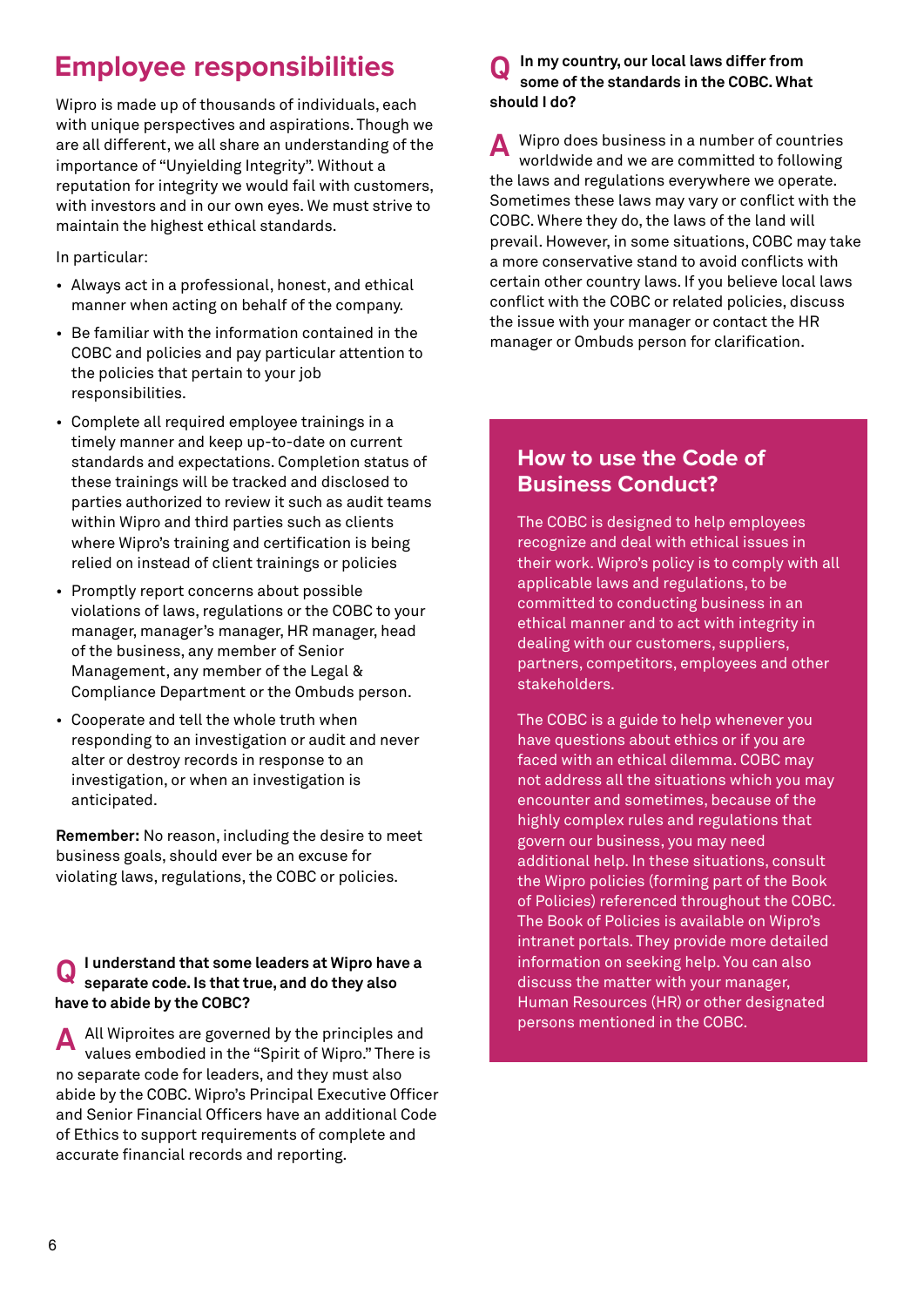#### **Why are we expected to cooperate with investigations and inquiries? I would rather not get involved. Q**

When the company conducts an investigation, it is because there is the possibility of a breach of our policies or legal requirements. The investigation is necessary to protect individuals, Wipro, and, in some cases, the public. If employees do not cooperate it may be impossible to get all the facts and take the right actions. Also, the investigation will help the company to process corrections which would help in avoiding repeat violations. Withholding information or knowingly giving false or misleading information or sharing information about an investigation is a serious violation of your duties as an employee and could result in disciplinary action. **A**

# **Ethical leadership**

If you are in a leadership position at Wipro, you are also expected to meet the following additional responsibilities:

- Lead by example. Managers are expected to exemplify the highest standards of ethical business conduct and to model the "Spirit of Wipro".
- Support implementation of ethics and business conduct programmes and monitor compliance of Wipro's values and ethical business conduct guidelines through such programmes.
- Help create a work environment that focuses on building relationships. Recognize effort and value mutual respect and open communication.
- Communicate to employees and business partners (such as dealers, distributors, agents) about how the COBC and policies apply to their daily work.
- Be proactive. Look for opportunities to discuss and address ethics and ethically challenging situations with team members.
- Create an environment where everyone feels comfortable asking questions and reporting potential violations of the COBC and policies.
- Never ask another or pressure anyone to do something that is in violation of the COBC.
- Be aware of the limits of your authority and do not take any action that exceeds those limits. Delegate authority only where permissible and never delegate authority to any individual who you believe may engage in unlawful conduct or unethical activities.
- If you supervise third parties, ensure that they understand their ethics and compliance.

# **Cooperating with surveys, investigations and inquiries**

The company will promptly investigate all credible reports of misconduct. Also, using both internal and external resources, Wipro conducts surveys and audits to assess risks and enhance compliance.

All employees are required to cooperate fully and truthfully with designated audit and investigations professionals. Regular purging of documents is in order except if an investigation is in progress and a document preservation or hold notice is issued. Never mislead any investigator and never alter or destroy documents or records in response to an investigation.

- Trained experts will be assigned to conduct the investigation.
- The facts of the case will be uncovered through interviews and document reviews.
- Unless authorized, you should never conduct an investigation yourself.
- Unless authorized do not disclose any information about an investigation.
- Investigators recommend appropriate action, if needed, to management. If action is necessary to correct the situation and prevent a recurrence, the company will take corrective steps including disciplinary action against the erring employee up to and including dismissal.

**My business unit sets various goals that we are asked to achieve. Sometimes I find that I can achieve some of the goals only if I violate the COBC. Is this acceptable? Q**

No. While successful businesses set high goals and employees strive to achieve them, you should never violate the COBC or Wipro's policies in a quest to achieve your goals. **A**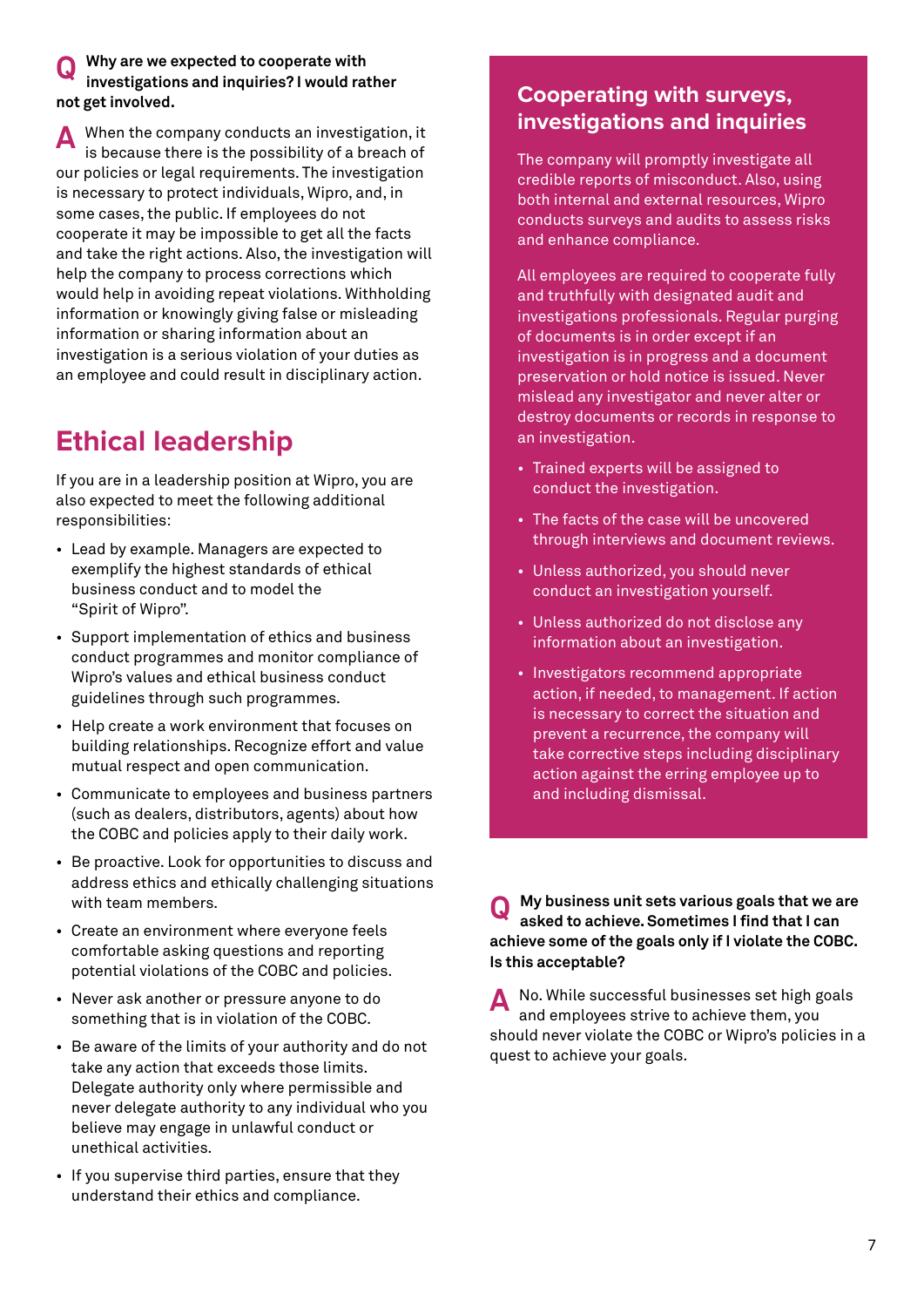#### **I'm a manager and I'm not clear what my obligations are if someone comes to me with an accusation—and what if it involves a senior leader? Q**

No matter who the allegation involves, you must report it without exception. Wipro provides several avenues for reporting concerns. If for any reason you are uncomfortable making a report to a particular person, you may talk to the Ombuds person. **A**

#### **I'm a manager. If I observe misconduct in an area not under my supervision, am I still required to report the issue? Q**

Though you are chiefly responsible for personnel under your supervision, all Wiproites are required to report any misconduct they become aware of, and as a leader you are especially obliged to take action. The best approach is to first talk with your manager who oversees the area where the problem is occurring, but if this doesn't work, or isn't feasible, you should use other resources listed in the COBC. **A**

# **Making the right choice**

Making the right decision is not always easy. There will be times when you will be under pressure or unsure of what to do. Always remember when you have a tough choice to make, you are not alone. Your fellow Wiproites are available to help and you have other resources to turn to including the COBC.

When faced with a tough ethical decision it may help to pause and ask these questions. If you give a negative answer to even one question, consider a different action or seek help.

- Is it the **right** thing to do? Is it **legal**? Is it consistent with our policies?
- Have I considered all the **options**?
- Will my actions be consistent with the **"Spirit of Wipro?"**
- Will I be **comfortable telling others** about my decision?
- Can I honestly say I'd be **proud** of the choice I made?
- What is the possible **impact of my actions** on others, including fellow employees and stakeholders?

# **Asking questions and raising concerns**

In today's complex business environment, it is inevitable that questions and ethics and compliance concerns will arise. The sooner Wipro leadership knows about possible problems; the sooner they can be addressed. Each one of us is responsible to promptly raise issues or concerns about misconduct. If you become aware of conduct that you believe violates Wipro's policies, regulations, or the law, talk to your manager. If this seems inappropriate, or if you don't believe the person to whom you've reported your concern has taken appropriate action, you have several additional options:

- Speak with your manager's manager or any member of Senior Management.
- Contact the Legal & Compliance Department or your HR manager.
- Use the company's Ombuds process, which is a whistle-blower process, by contacting **ombuds.person@wipro.com.**

In addition, if you have a question about a Wipro policy, you can send your query to: **policyclearinghouse@wipro.com.** You also have the option to use Wipro's Hotline. To access the Hotline, please visit **www.wiproombuds.com.** Calls to the Hotline may be made anonymously; however, Wiproites are encouraged to provide their name. Anonymous calls will be considered for further action at the sole discretion of Wipro and anonymous callers may need to provide additional information before an effective investigation can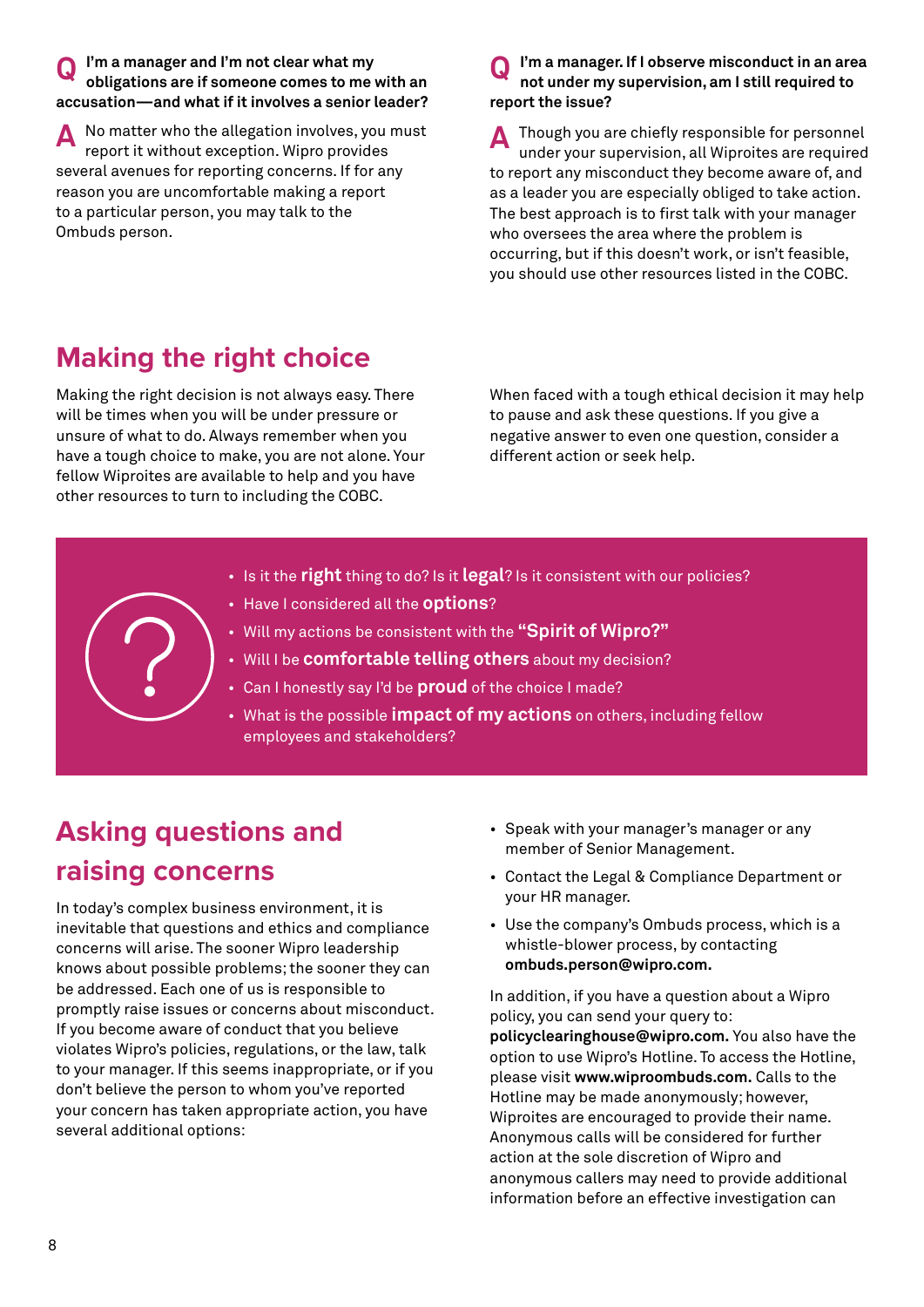take place. You also have an option to raise your concerns directly to the Chairman of the Audit Committee (**audit.committee@wipro.com**). No form of retaliatory action will be taken against that employee raising a concern even if the same does not turn out to be true. But in raising the concern the employee is advised to exercise due care to ensure good faith.

**Our manager typically does nothing when concerns about potential misconduct are brought to her attention and I believe she has made things difficult for co-workers who have raised issues. Now I have a problem. A co-worker is doing something that I believe to be ethically wrong. What should I do? Q**

Take action and speak up. You are required to report misconduct. Though raising it with your manager is often the best way to efficiently address a concern, if you do not believe that it is appropriate or do not feel comfortable doing so, you should talk to your manager's manager, or any of the resources listed in the COBC. **A**

# **Preventing retaliation**

Managers must listen openly to concerns about misconduct, respond appropriately, and never retaliate against those who raise issues in good faith. Lack of content/expert knowledge could cause anxiety on an employee's part to believe it to be wrong— that's fine. It is a violation of our policy and contrary to our values to engage in retaliatory acts against any employee who reports wrongdoing of any type, or any employee who testifies, assists or participates in a proceeding, investigation or hearing relating to allegations of misconduct. Wipro takes claims of retaliation seriously. All such claims will be thoroughly investigated and if substantiated, retaliators will be disciplined up to and including termination. If you believe you have been retaliated against, you should report such action to the Ombuds person or use any of the reporting methods described in the COBC.

# **Accountability and discipline**

Violating relevant laws, regulations, or the COBC, or expecting or encouraging others to do so, exposes the company to liability and puts the company's reputation at risk. If an ethics or compliance problem does occur, you have an obligation to contact one of the resources listed in the COBC so that an effective solution can be developed.

Wipro will take appropriate disciplinary action including up to termination against any employee, agent, contractor or consultant, whose actions are found to violate these policies or any other policies of Wipro.

The Compliance process at Wipro has the oversight of the Board of Directors, Audit Committee and Corporate Compliance Committees comprising of Board Members.

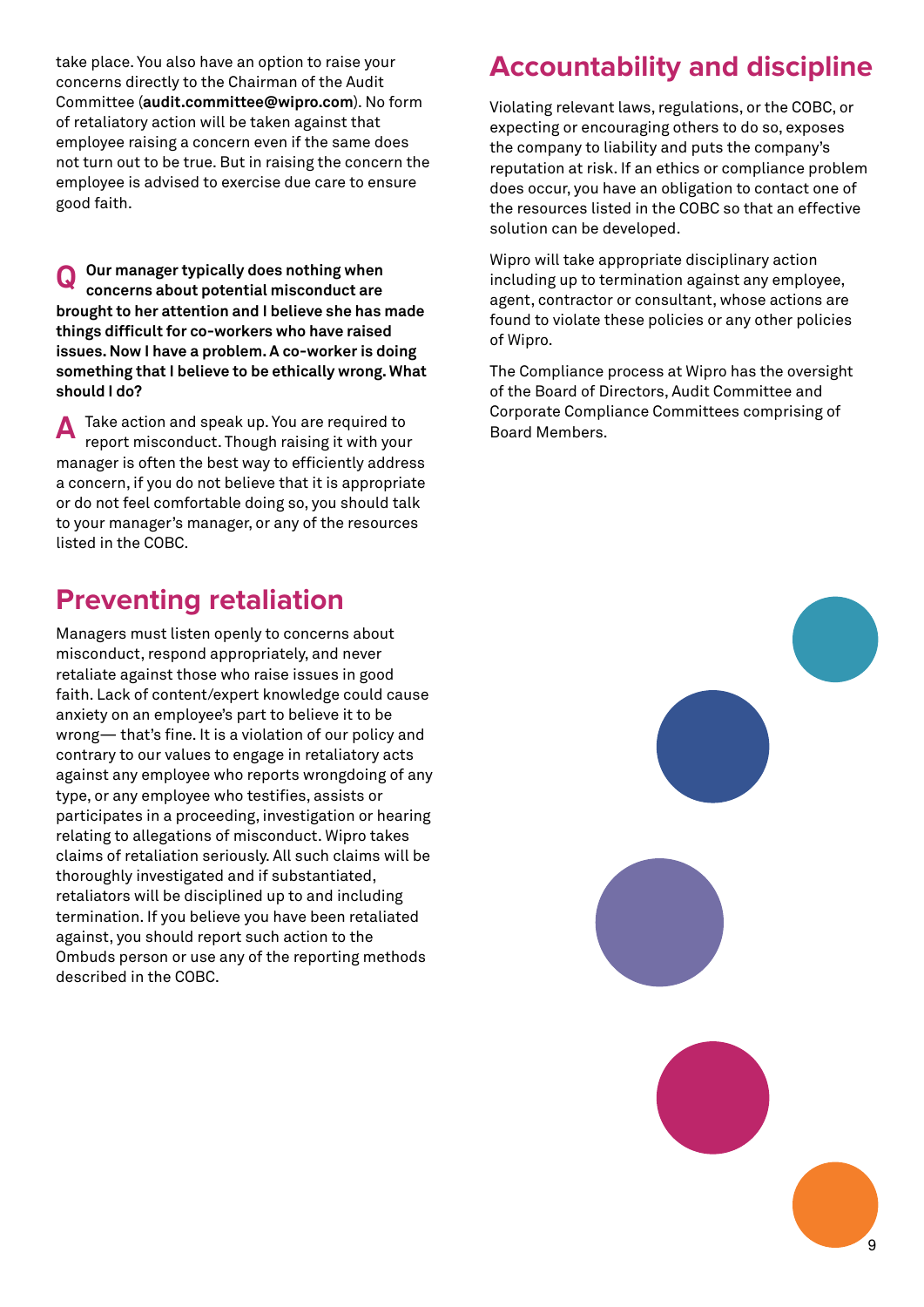

# **Acting in the best interest of our customers, business partners and the public**

The "Spirit of Wipro" begins with the intensity to win and the commitment to making our customers successful. Wiproites know that winning and success are only possible if we consistently act in

the best interests of our customers, business partners and the public. When we make their interests our priority, we earn and keep their trust.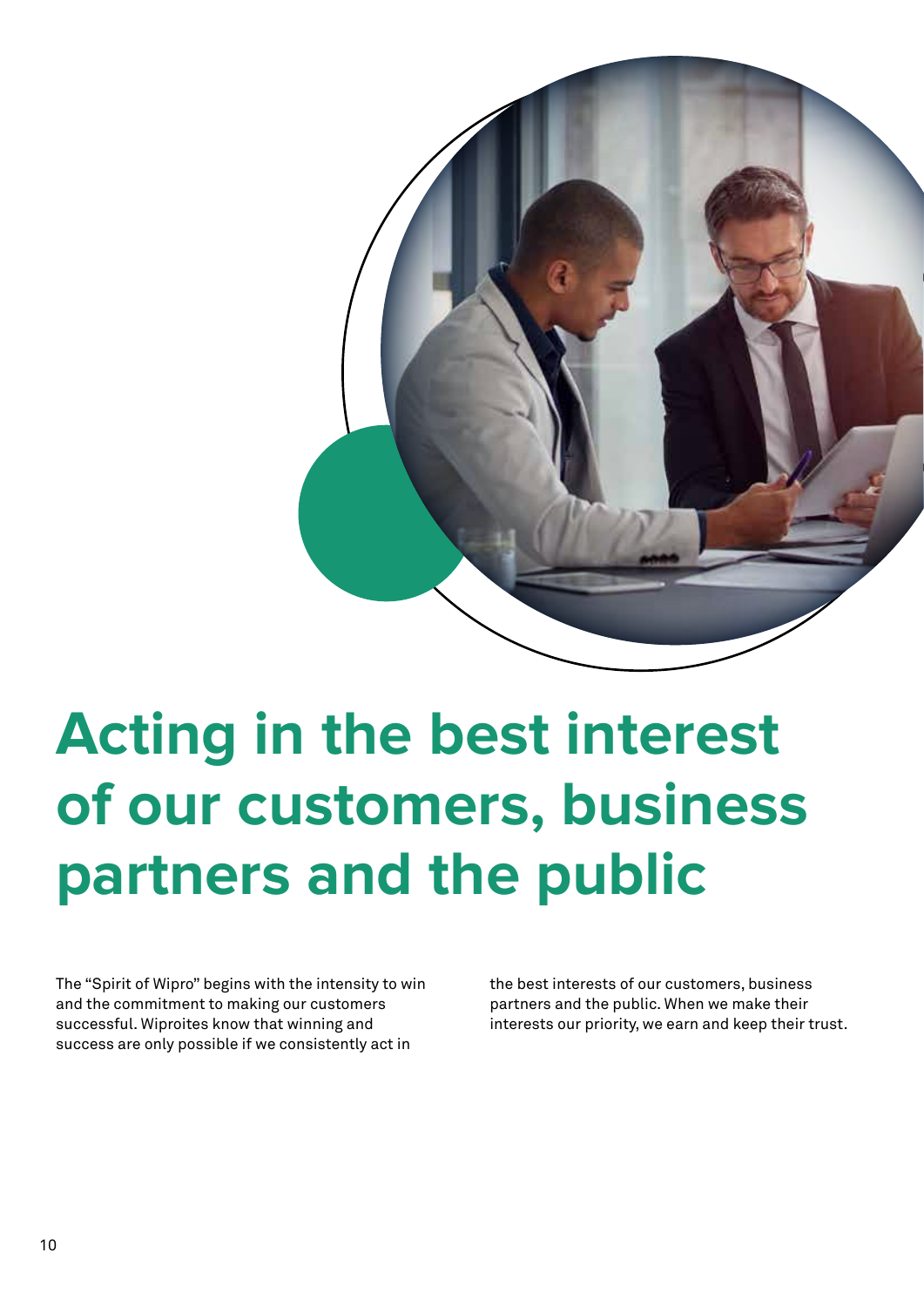# **Customer relations**

## **Our standard**

Customers purchase our services and products because they trust them. They trust the quality of our services and products, they trust their value, and they trust that we will stand behind what we sell and deliver. We must preserve that trust.

Wipro has a fundamental responsibility to ensure that customers have faith in the quality of our services and products. It is the primary responsibility of every employee to make sure that our services and products are consistently of the highest quality.

## **Our responsibilities**

- Each of us must ensure that we follow our rigorous product safety and quality standards.
- Any concerns about product safety or quality must be immediately reported. It is the job of every employee to make sure that consumers get what they expect—and pay for.
- Do not create misleading impressions in any advertising, marketing, sales materials or presentations.
- Do not make false or illegal claims about competitors or their services and products.
- Promise what you can deliver and deliver on what you promise.
- If you are in a leadership position at Wipro, you have an obligation to monitor the quality of our supply chain to ensure that the products we sell meet all external safety and quality standards, as well as our own high standards.

# **Protecting customer information**

## **Our standard**

During the course of our business operations, we often have access to personal information related to customers and others. While protecting this information may now be a legal requirement, for us at Wipro, data privacy has always been a matter of trust and respect for others.

We respect the personal information of our customers and others. Protecting their privacy is very important to us.

## **Our responsibilities**

• Protect the confidentiality of personal information of current and former customers, as well as job applicants, business partners and customers.

# **Marketing and advertising**

Advertising is an essential instrument for effective brand building and communicating with customers. We strive to ensure that all advertisements of Wipro's services and products are done ethically.

Our advertising must never misrepresent, deceive or be likely to mislead customers. Marketing and advertising of Wipro services and products must be truthful and accurate. False or unsubstantiated claims about competitors' offerings must never be made. Our advertising, packaging, displays and promotions must always be appropriate and sensitive to the culture of customers and the public in the country in which the advertising is shown, and we will avoid political or religious remarks in advertisements that may be offensive.

- Access and use personal information solely for legitimate business purposes and only if you have a need to know.
- Return or destroy personal information that is no longer required by you for business reasons in accordance with our document retention policies.
- When sending personal information across borders or to third parties, make sure that such transmissions are for legitimate business reasons and that they comply with local law. Also ensure that the recipient will safeguard the information.
- Sensitive personal information, such as social security numbers, medical records, credit card and bank account numbers require special handling based on local law.
- Do not forward customer or other business information and documents to personal email IDs (such as Gmail or Hotmail).
- Do not use public file hosting services (such as Dropbox, SkyDrive, iCloud, Amazon Cloud Drive) to backup customer or other business information and documents.

If you notice a breach of this policy or receive a customer inquiry or complaint about Wipro's handling of personal information, forward the inquiry or complaint to Security Incident Reporting (SIR) through the company's intranet system.

**Further information:** Policy on Confidential Information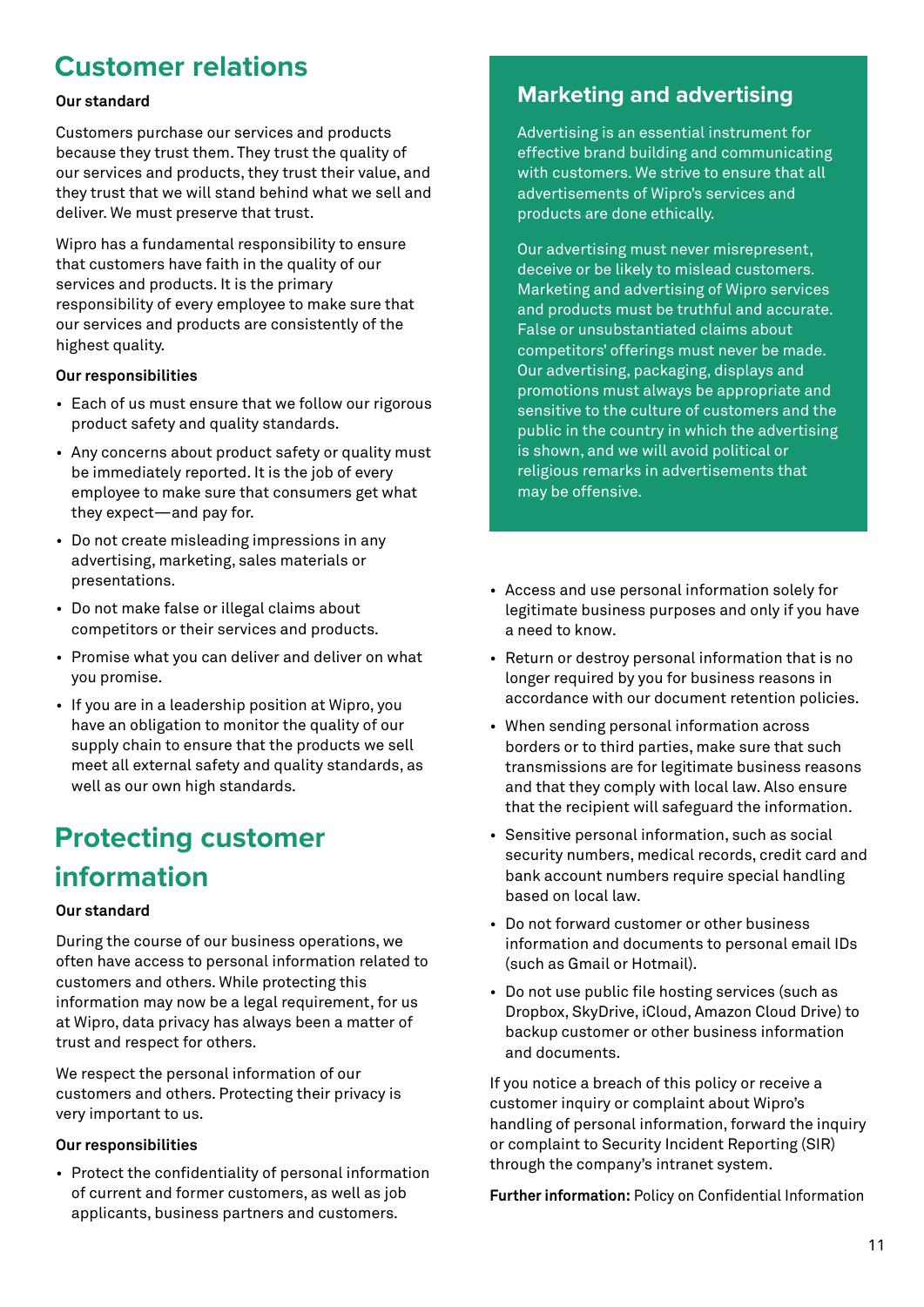# **Government contracting**

Wipro's policy is to comply fully with all laws and regulations that apply to government contracting and transactions. It is also necessary to strictly adhere to all terms and conditions of any contract with central, local, state, federal, foreign or other applicable governments. Wipro's Legal & Compliance Department must review and approve all contracts with any government entity to confirm this.

# **Supplier selection**

## **Our standard**

Wipro's suppliers make significant contributions to our success. To create an environment where our suppliers have an incentive to work with Wipro, they must be confident that they will be treated lawfully and in an ethical manner.

Our policy is to select suppliers and make purchases based on need, quality, service, price and other terms and conditions. We select significant suppliers through a competitive bid process where all supplier relationships are conducted by way of appropriate written contracts.

We believe in doing business with suppliers and business partners who embrace and demonstrate high standards of ethical business behavior and who share our commitment to environmentally sustainable practices and human rights. Wipro will not establish a business relationship with any supplier if its business practices violate local laws and does not comply with our Supplier Code of Conduct.

#### **Our responsibilities**

• If you are in a leadership position at Wipro and work with our suppliers and business partners, you must ensure that they have received a copy of the Supplier Code of Conduct. Communicate to our suppliers our standards for high performance in ethics, anti-corruption, human rights, health, safety and the environment.

- Be vigilant and watch out for any signs of our business partners violating applicable law or regulations, including local employment, anti-corruption, environmental, health and safety laws.
- Each of us who works with suppliers must make decisions in the best interest of Wipro and our customers based on performance criteria, not for any personal benefit or gain.
- Cooperate with audits of suppliers and stop purchasing from those not making real progress towards meeting our standards.
- Respect and protect the confidential and proprietary information of suppliers.
- Document all supplier relationships in appropriate written contracts.
- Disclose any situation that may appear to involve a conflict and remove yourself from making or influencing a purchasing decision.

**Further information:** Supplier Code of Conduct

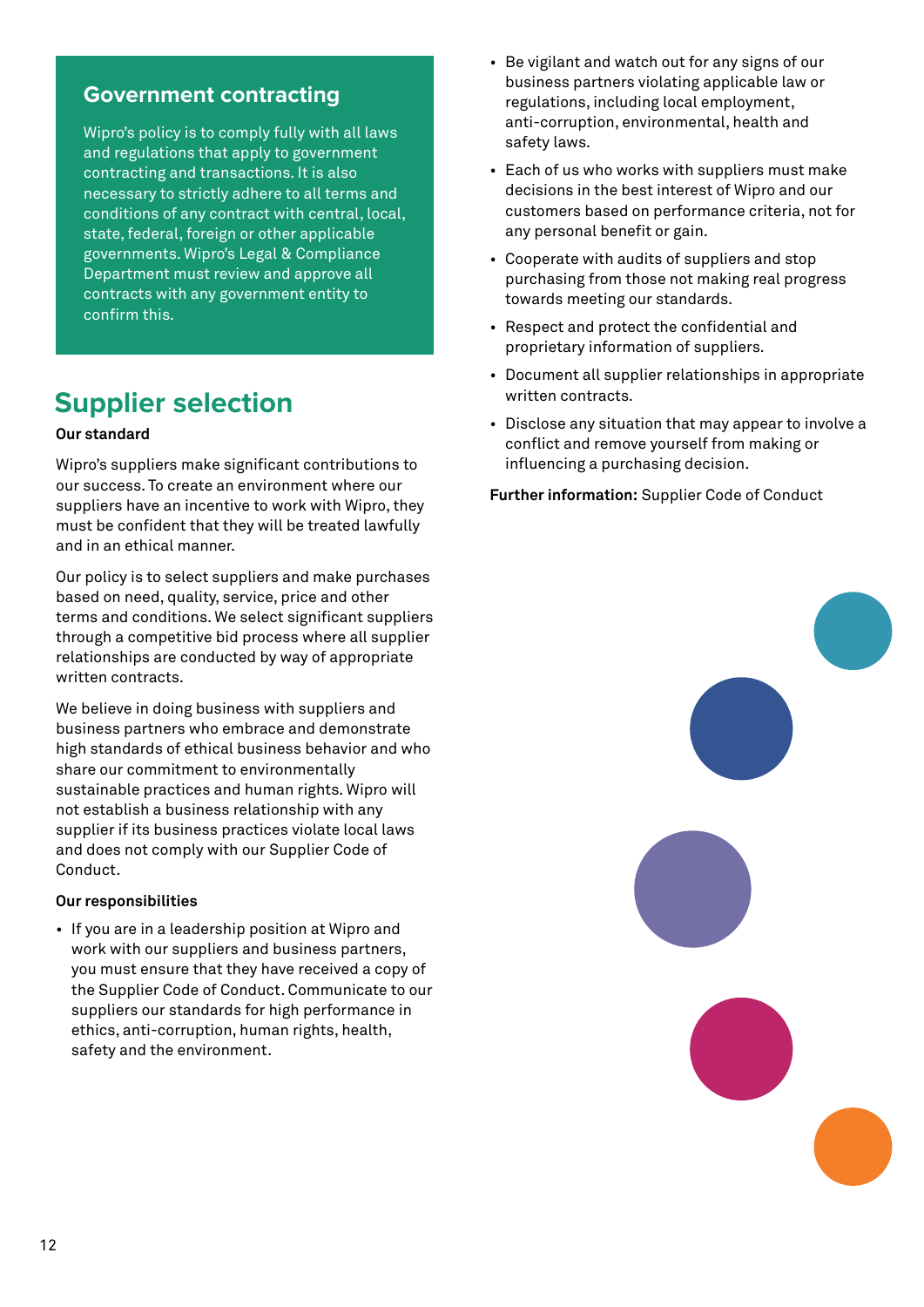# **Conflicts of interest**

## **Our standard**

A conflict of interest occurs whenever you have a competing interest that may interfere with your ability to make an objective decision for Wipro. Personal involvement including financial interests or dealings with competitors, clients, managers, subordinate employees or peers of Wipro that has the potential to affect the employee's ability to exercise good judgment for Wipro creates an actual or potential conflict of interest.

A conflict of interest can also occur on account of situations that could create a risk or influence in the professional judgement or decision of an individual, where the primary interest of the organization and the individual's role as an employee is inadvertently prejudiced by another conflicting interest. The conflicting interest need not necessarily be limited to mean financial gains and could include personal benefits like professional advancement or favors for colleagues.

Each of us is expected to use good judgment and avoid situations that can lead to even the appearance of a conflict. Conflicts of interest can undermine the trust others place in us and damage our reputation.

It is impossible to describe every potential conflict, which is why Wipro relies on each of us to uphold the high standard of "Unyielding Integrity" and to seek advice when needed. If you believe a conflict or potential conflict exists, discuss it with your manager, the Legal & Compliance Department or HR.

# **Some examples of conflicts of interest are:**

- Working directly or indirectly either as an officer, employee, consultant or agent for a competitor or client.
- Having a direct or indirect financial interest in a competitor or client or managers, or subordinate employees or peers of Wipro.
- An intimate personal relationship that develops at the workplace between a manager and subordinate.
- Engaging in an activity that is in competition with Wipro.
- Using proprietary or confidential information of Wipro for personal gain.
- Unauthorized use, or disclosure of information about our customers or business partners for personal advantage.
- Accepting an expensive gift, entertainment or business courtesy from a supplier or service provider that could potentially result in a conflict of interest in dealing with the supplier or service provider.
- Offering or issuing shares of Wipro to officials of an existing or prospective customer organization.
- Professional relationship where a relative is a peer in a position handling sensitive/ highly confidential information, for e.g., Manager's Executive Assistant or Secretary or the HR Business Partner of the concerned business unit. The employee will be privy to sensitive information that could inadvertently be disclosed or shared to benefit the relative directly or indirectly.
- Being part of investigations against a colleague/ team member – Parties may have preconceived opinions and therefore outcomes may be biased.
- Other financial business relationships with colleagues, team members, etc. (e.g. multi-level marketing chains) employees will be able to unduly influence and derive personal benefit from his/her position within the organization.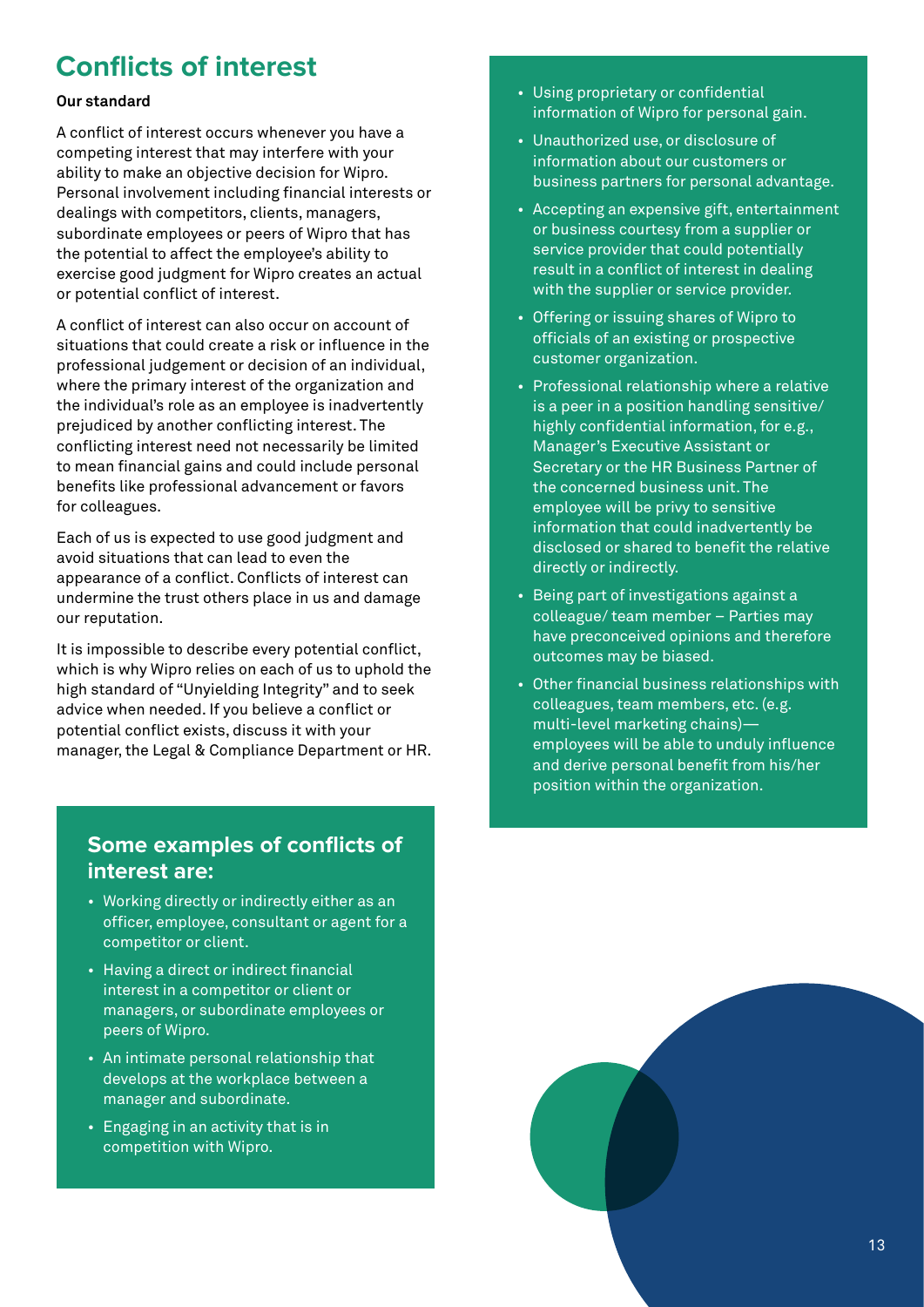#### **Family member and close personal relationships**

As a general rule, employees must avoid conducting any Wipro business with a relative (which includes a "significant other") or a business in which a relative is associated in a key role. If such a related-party transaction is unavoidable, the employee must fully disclose the nature of the related-party transaction to his/her HR manager.

Members of an employee's immediate family and those in a close personal relationship may be considered for employment on the basis of their qualifications and they may be hired if such employment would not create manager-subordinate relationship or such other professional relationships which could impair the employee's independence or influence the judgement of either party directly or indirectly. If a close personal relationship exists or develops between two employees, both employees involved must bring this to the attention of their manager and HR manager. Attempts will be made to find a suitable resolution.

## **Personal investments and corporate opportunities**

Employees may not own, either directly or indirectly, a substantial interest in any business that does or seeks to do business with, or is in competition with Wipro, without written approval of the General Counsel and CFO, Wipro Limited. Employees are also prohibited from making personal business or investment opportunities that are discovered during the course of their work at Wipro.

## **Outside employment**

While it is not the intent of Wipro to unduly restrict the activities of employees on their own time, employees may not work for or receive payments for services from any business that does or seeks to do business with or is in competition with Wipro.

A conflict of interest may also arise if an employee's outside work, including self-employment or commercial pursuit of hobbies and interests, interferes with the employee's ability to fulfil his or her responsibilities to Wipro including scheduled working hours or overtime hours, or if there is a risk that the outside employment may cause the employee to disclose Wipro's confidential or proprietary information or trade secrets.

It is a conflict of interest to serve as a director of any company that competes with Wipro. It may be a conflict of interest if an employee serves as a director of a Wipro supplier, customer, developer, or other business partner. But in all these cases of potential conflicts, the employee must first obtain approval from the Head of HR, Wipro Limited.

## **Volunteer or charitable work**

On a case-by-case basis, employees may be permitted to work for non-profit/not-for-profit organizations, clubs and charitable institutions provided prior disclosure is made to the HR manager. The employee must ensure that the services they provide do not affect Wipro's interest or reputation. The employee must not accept remuneration for any service rendered except reimbursement of reasonable and customary expenses.

#### **Our responsibilities**

- Avoid conflict of interest situations whenever possible.
- Discuss with your manager full details of any situation that could be perceived as a potential conflict of interest. Your manager may require you to disclose the situation to your HR manager or Legal & Compliance Department for appropriate resolution.
- Proactively address situations that may put your interests or those of a family member or others in potential conflict with Wipro.

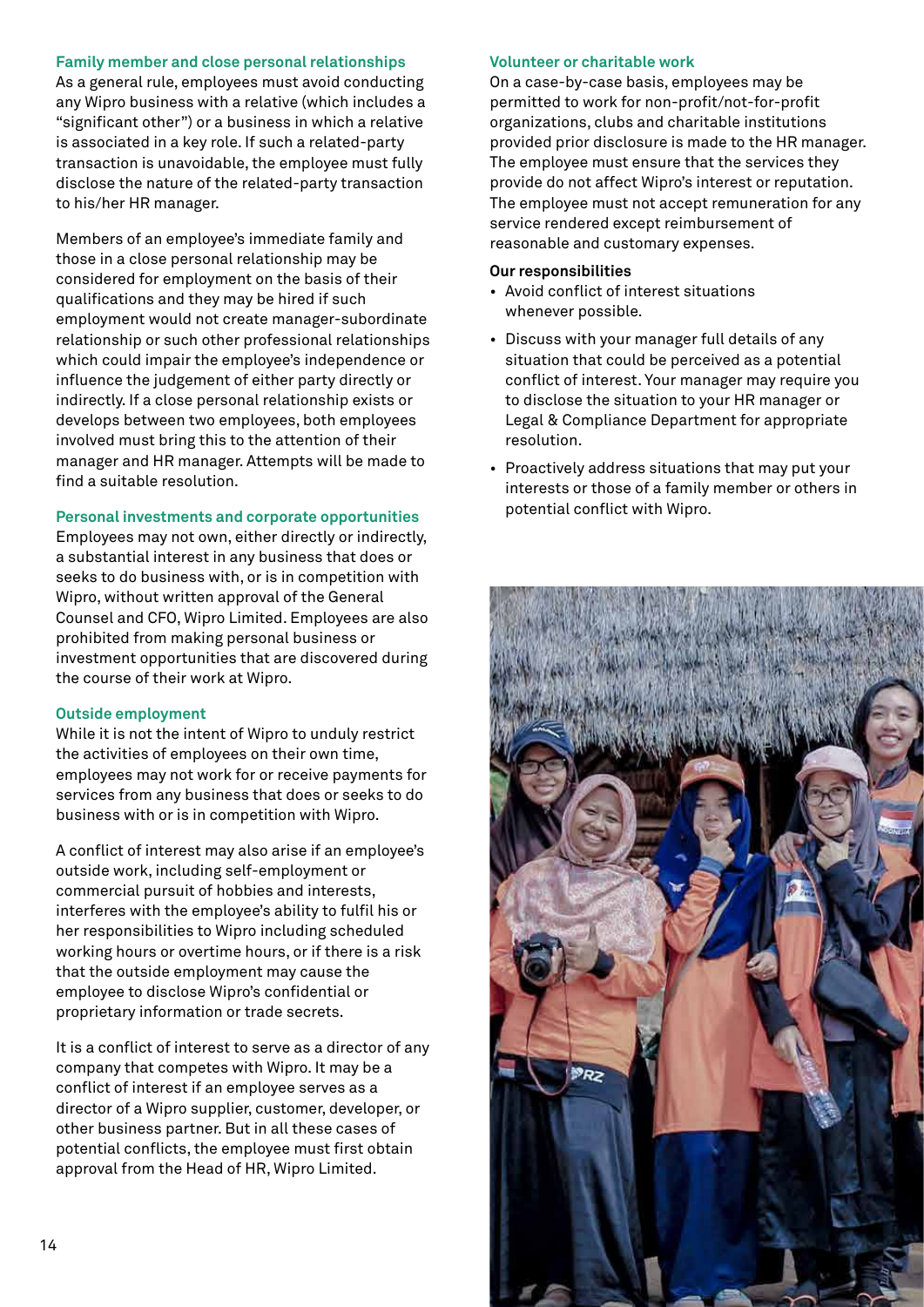# **Gifts, entertainment & business courtesies**

## **Our standard**

In many industries and countries, gifts and entertainment are used as a standard to strengthen business relationships. While this area of concern can be complicated, for Wiproites, one principle is always clear: we do not accept or provide gifts, favors, or entertainment if the intent is to influence a business decision.

No employee shall give, offer, promise to offer, or authorize the offer, directly or indirectly, of anything of value (such as money, securities, goods or services) to government officials, customers, potential customers, foreign officials including officials of any public international organizations or any other entity which could be regarded as influencing any business decision or obtaining improper advantage. Employees shall neither use business courtesies to attempt to improperly influence the decisions of our customers or other third parties nor provide such courtesies in violation of the law or customer's internal policies.

Gifts, entertainment and business courtesies are only to be offered or accepted if all of the following conditions are met:

- It cannot be reasonably construed as payment or consideration for influencing or rewarding a decision or action.
- It cannot be offered when there is an ongoing active business negotiation.
- It is justifiable when offered or accepted, i.e. It is reasonable, customary or is generally offered as an industrial practice.
- It does not violate customer's policies and applicable laws.
- Its public disclosure would not embarrass Wipro.

Accepting occasional gifts and entertainment may be appropriate when developing business relationships. However, they should never be lavish or in excess of the generally accepted business practices of the country or industry. When accepting gifts, the value shall not exceed our Acceptable Limit, i.e.: US \$100 or equivalent currency for employees in the United States and Europe, and US \$50 or equivalent currency for employees in the rest of the world, per financial year.

Employees and agents acting on Wipro's behalf must never offer a gift of any kind to anyone doing business with Wipro or seeking to do business with Wipro that is not within the Acceptable Limit. Standard corporate gifts with the Wipro logo can be offered as an acceptable business practice to

private customers provided the conditions mentioned above are met. However, for gifts other than standard corporate gifts, employees are encouraged to refer to the internal Books of Policies for limits and approval matrix.

No other manner of gifting is permissible except as specifically set out above. In particular, the following are strictly prohibited:

- Accepting or offering cash or cash equivalent (gift vouchers, gift cheques/checks, shares, etc.)
- Employee using own money or resources to pay for gifts
- Organizing for the gift to be offered indirectly through a third party
- Gifting of alcohol except wine which should be within the Acceptable Limit specified above

# **The following types of business courtesies are not permitted:**

#### **Offering business courtesy**

- Travel expenses of family members of any third party to attend Wipro-sponsored group events.
- Any business courtesy, charitable contribution or donation to government officials, foreign officials including officials of public international organizations (such as the United Nations, World Bank) or government companies.
- Business courtesy to a third party when in direct business negotiation with Wipro.

#### **Accepting business courtesy**

- Sponsorship/reimbursement for travel, accommodation, sporting/recreation/ cultural events, etc., by a third party not connected with a business event.
- Sponsorship/reimbursement of expenses for Wipro's internal conferences by a third party (e.g. Wipro-sponsored group events or departmental conferences).
- Business courtesy from a third party when in direct business negotiation with Wipro.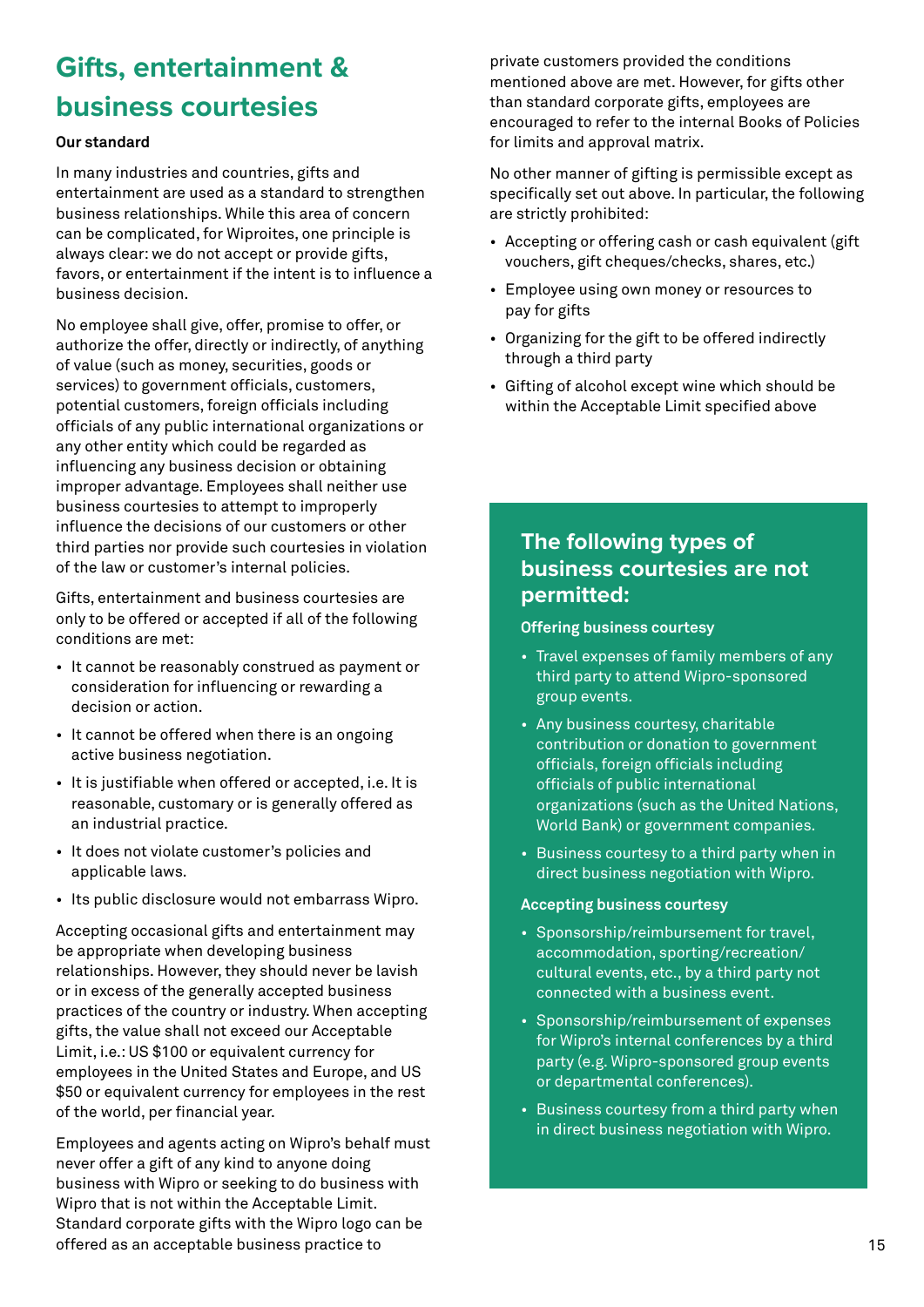Charitable contributions or donations are permitted only to registered charitable organizations as per internal guidelines and processes.

# **Gifts, entertainment or business courtesies to government officials**

No gift, entertainment or business courtesy can be offered to or accepted from government officials or foreign officials including officials of public international organizations or government customers (including public sector undertakings and government-run enterprises) either directly or indirectly.

Government customers means and include customers operating through state-owned and state-controlled entities in areas such as aerospace and defence manufacturing, banking and finance, healthcare and life sciences, energy and utilities, telecommunications, transportation, etc. including the following:

- Public sector undertakings
- Government-run enterprises
- Enterprises where key officers and directors are appointed by the government
- Government-funded organizations through governmental appropriations or through revenues obtained as a result of government-mandated taxes, licenses, fees, or royalties
- Enterprises widely perceived and understood to be performing governmental functions

However, reasonable conveyance or other facilities to government officials is allowed where there is a legal or contractual obligation on the part of Wipro to provide such facilities during their visits to our campus for inspection/audit (e.g. Special Economic Zone, tax or pollution control officials).

#### **Our responsibilities**

- Only offer or accept gifts, entertainment or business courtesies that are reasonable compliments to business relationships.
- Exchange gifts, entertainment or business courtesies that foster goodwill in business relationships, but never provide any that obligates or appears to obligate the recipient.
- Do not request or solicit personal gifts, entertainment, or business courtesies.
- Accepting gifts of cash or cash equivalents is strictly prohibited.
- Understand and comply with the policies of the recipient's organization before offering or providing gifts, entertainment or business ourtesies. Report correctly in expense reports, all expenses for any gifts, entertainment or business courtesies provided and accurately state the purpose for the expenditure.
- If you are offered a gift that has a value over the Acceptable Limit, you cannot "buy the gift down" to the Acceptable Limit.
- Do not to commit to any donation requests from customers without first obtaining internal approvals even if the donation is for a charitable cause. At the request of a customer, you cannot make any donations from your own funds and claim reimbursement from Wipro. Prior written approval must be taken. On instances where an employee proceeds with incurring expenses to organize a gift and seek reimbursement, such reimbursement is permissible subject to compliance with all the requirements detailed under our Policy on Gifts, Business Courtesies and Charitable Contribution.

#### **When I was traveling, I received a gift from a supplier that I believe exceeds our Acceptable Limit. What should I do? Q**

If you have received any gift which exceeds the Acceptable Limit, you are required to disclose the receipt of the gift in the Gifts Disclosure Tracker and hand over the gift to the Facilities Management Group of your location. A determination will then be made as to how the gift should be used. **A**

**Further information:** Policy on Anti-Corruption

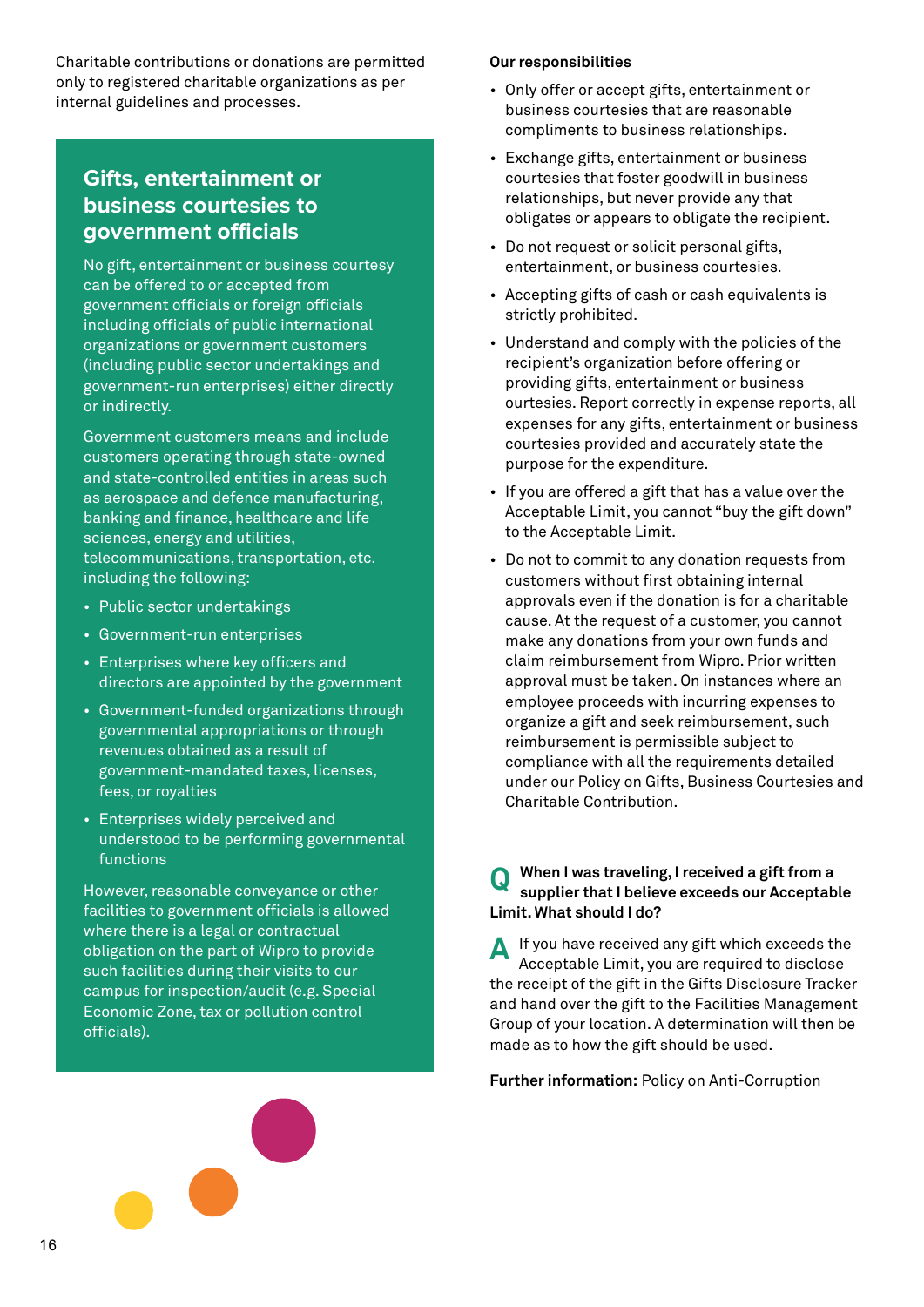# **Communicating with the public**

## **Our standard**

We are committed to transparency in our disclosures and public communications. Wipro needs a clear, consistent voice when providing information to the public and the media. For this reason, it is important that only authorized persons speak on behalf of the company. Never give the impression that you are speaking on behalf of the company in any communication that may become public if you are not authorized to do so.

## **Our responsibilities**

- If you receive an inquiry regarding Wipro's activities, results, plans or its position on public issues and you are not specifically authorized to respond, refer the request to Corporate Communications or Investor Relations.
- No person other than the members of the Communications Department which is part of the Strategic Marketing Department, Investor Relations Department and selected persons who are authorized to speak from Business Units of Wipro should communicate any non-public information regarding Wipro with the media, analysts, investors or anyone outside Wipro.
- If you intend to write or publish a book, article or manuscript or deliver a presentation which relates in any way to Wipro's business, you must receive prior approval of your manager and HR manager. If the publication or presentation identifies you as an employee of Wipro, it must state that: "The views expressed in this article/presentation are mine and Wipro does not subscribe to the substance, veracity or truthfulness of my views." If you are aware of any unauthorized employee contact with media or analysts, on-record or off-record, immediately inform the Communications or Investor Relations Departments.

**Further information:** Policy on Social Media and Networking

# **Social media and networking**

## **Our standard**

Social media sites and services are a popular method of communication and interaction. Wipro supports the rights of its employees to express themselves freely through social networks, blogs, wikis, chat rooms, comment forums, and other online locales. However, employees must remember to be cautious when such activity involves information about or may affect the perception of Wipro, its customers and business partners.

All Wipro employees are expected to conduct themselves professionally in their online activities and to respect and protect the reputation of Wipro, its customers, and business partners. All rules which apply to offline conduct also apply to online comments, postings and other communications.

Wipro reserves the right to review and monitor the online activities of its employees when they are relevant to the company, as well as any online communications made using company resources (computers, phones, tablets, data cards, etc.). If Wipro perceives that such online activity is in violation of company policies, appropriate investigation and action will be taken.

# **Social networking**

Be especially careful when writing communications that might be published. This includes postings to the internet. If you participate in online forums, blogs, newsgroups, chat rooms, or bulletin boards, never give the impression that you are speaking on behalf of Wipro unless you are authorized to do so. And before you hit the "Send" button, think carefully. These types of communications live forever.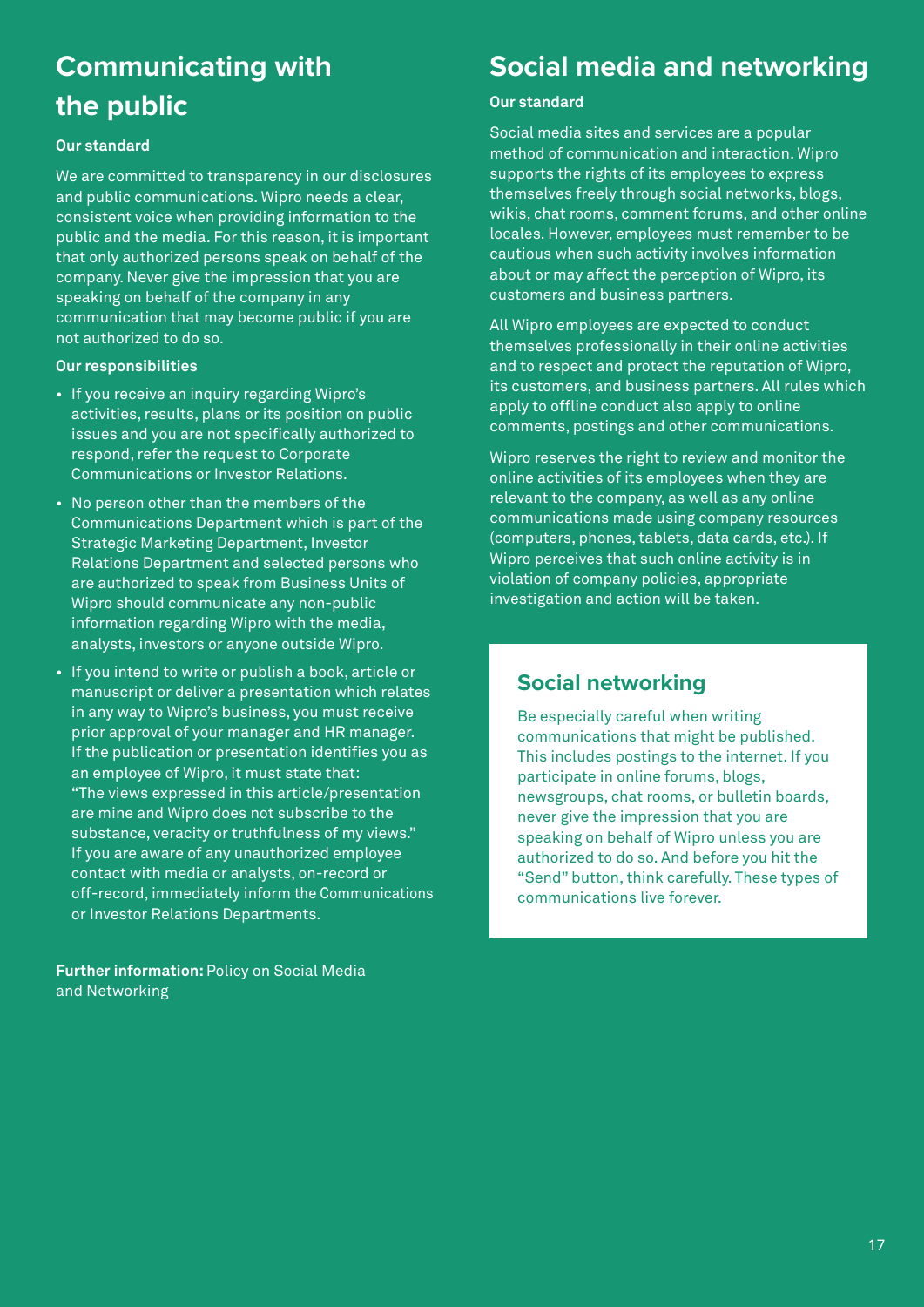#### **Our responsibilities**

- Always be mindful of Wipro's ethical standards and comport yourself professionally in all Wipro-related communications. Remember—things you post online will be publicly available for a long time, so before you click "Send" or "Submit," think carefully.
- Always obey any laws governing your online activities.
- Never give the impression that you are speaking on behalf of Wipro unless you are authorized to do so.
- Always identify yourself and be clear, when your online activities are relevant to Wipro, that the views you are expressing are your own and do not represent the opinion of Wipro.
- Refrain from posting confidential non-public or proprietary information online.
- Never post any details online about Wipro's customers or business partners, including on professional networking sites such as LinkedIn.
- Don't use social media for any activity to which others are likely to object, or which violates the

 COBC or its values as explained in the "Spirit of Wipro". In particular, do not:

- Spam using email or send unsolicited messages.
- Defame, abuse, harass, stalk, threaten or otherwise violate the legal and privacy rights of companies or people.
- Post messages which contain racially or sexually offensive material, political or religious solicitations or anything else which is inappropriate or has the potential to cause harm to Wipro or its customers and business partners.
- Remember that some information or statements are considered "material non-public information," "unpublished price-sensitive information" or "forward-looking statements." Sharing or posting such information may be a violation of applicable insider trading laws. Examples of such information include data on Wipro's business performance, new markets, new customers, management changes, etc.

**Further information:** Policy on Intellectual Property Policy on Insider Trading

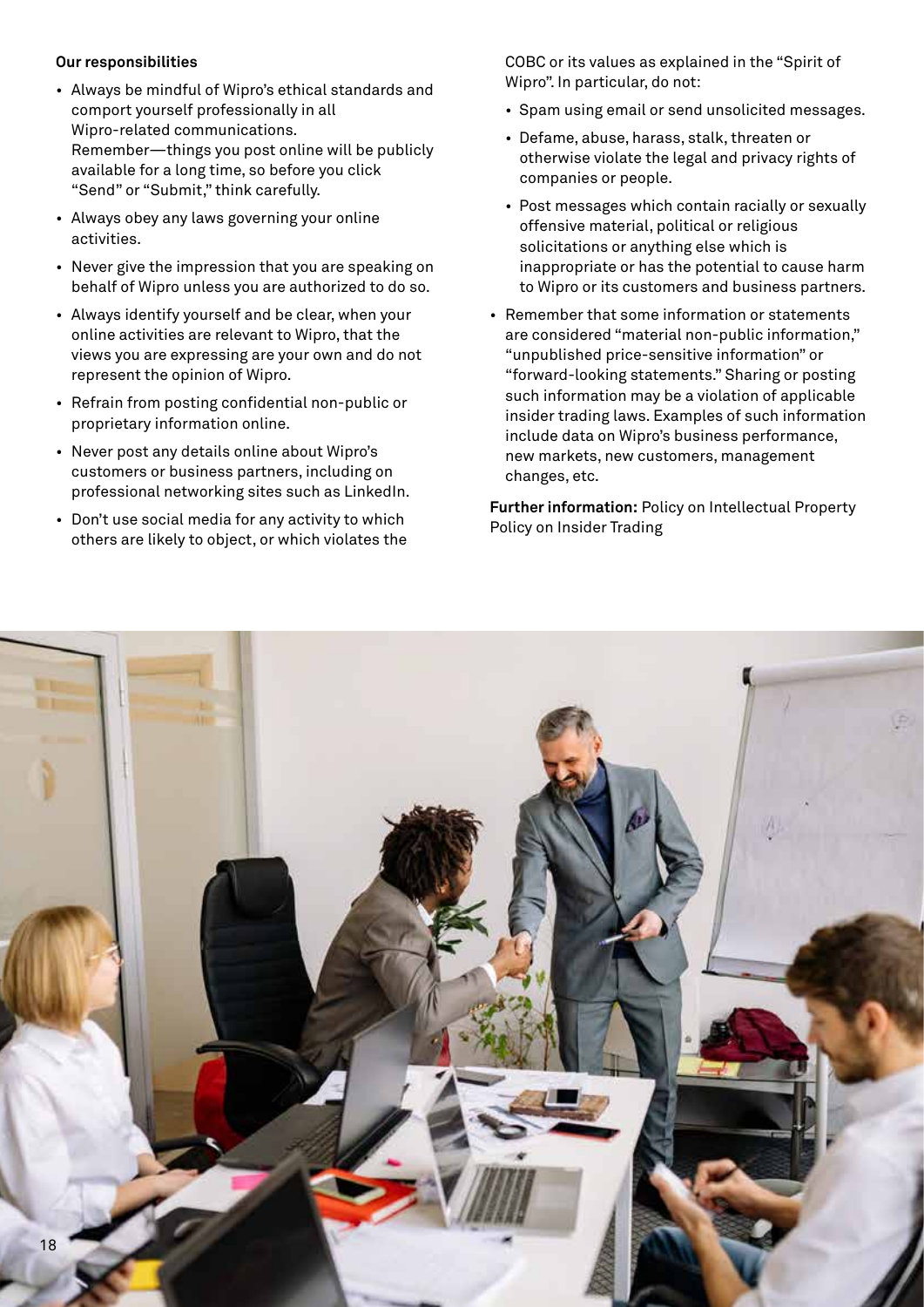

# **Protecting our information and assets**

One of the major concerns in the present information technology era is protection of confidential and personal information that is collected and disseminated. For Wiproites, protection of confidential information rests on our pledge to act with sensitivity and to demonstrate respect for the individual.

It is simple: when we take action to safeguard confidential information and company assets that have been entrusted to us, we are delivering on our commitments and living up to the assurances we have made to others.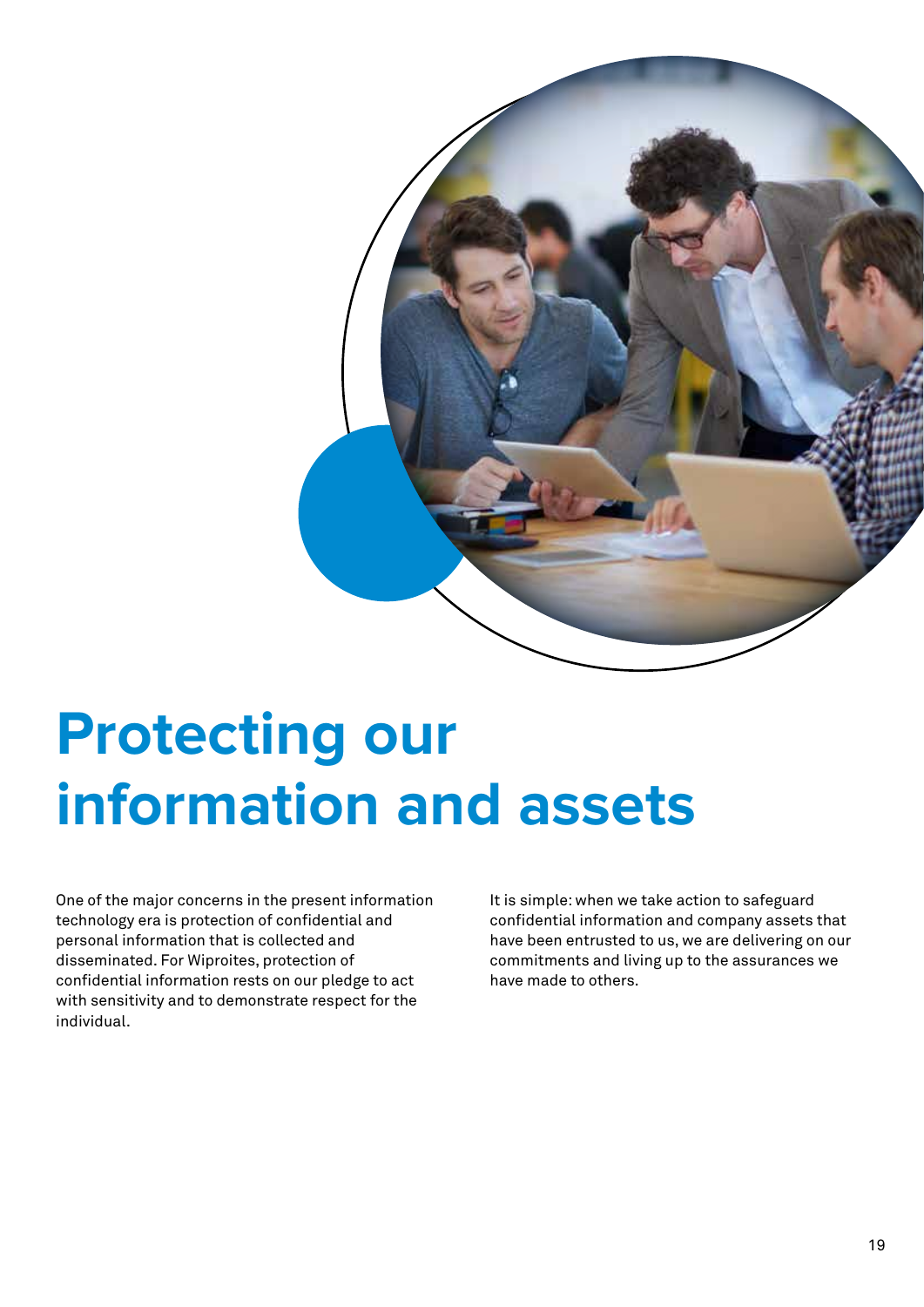# **Confidential information**

## **Our standard**

One of our most valuable assets is information. Information that is not generally disclosed and could be helpful to Wipro or would be to competitors must be protected.

The unauthorized release of confidential information can cause Wipro to lose a critical competitive advantage, embarrass the company, and damage our relationships with customers and others. For these reasons, confidential information must be accessed, stored, and transmitted in a manner consistent with Wipro's policies and procedures.

Each of us must be vigilant to safeguard Wipro's confidential information as well as third parties' confidential information that is entrusted to us. We must keep it secure, limit access to those who have a need to know in order to do their job and avoid discussion of confidential information in public areas.

# **"Confidential information" includes but is not limited to the following:**

- Client lists, vendor lists, client agreements, and vendor agreements
- Trade secrets and inventions
- Computer programs and related data and materials
- Drawings, file data, documentation, diagrams and specifications
- Know-how, processes, formulas, models, and flow charts
- Software completed or in various stages of development, source codes, and object codes
- Research and development procedures and test results
- Marketing techniques, materials and development plans, price lists, pricing policies, business plans
- Financial information and projections
- Employee files and other information related to human resources and benefits systems and content.

The obligation to preserve Wipro's confidential information is ongoing, even after employment ends.

## **Our responsibilities**

- Use and disclose confidential information only for legitimate business purposes.
- Properly label confidential information to indicate how it should be handled, distributed and destroyed.
- Protect intellectual property and confidential information by sharing it only with authorized parties.
- Never discuss confidential information when others might be able to overhear what is being said, e.g. on planes, elevators and when using mobile phones.
- Be careful not to send confidential information to unattended fax machines or printers.

**I am unable to complete my project at the Development Centre. Can I forward the project material or email to my personal email account so that I can continue and complete that work from home? Q**

No. You cannot forward any Wipro or customer information to your personal email account. To do so would be a serious breach of confidentiality. **A**

**I would like to have a backup of all information that I create for Wipro and our customers. I feel the safest and most secure way to preserve them is by using a secure cloud-hosting service. Can I do so? Q**

No. You cannot use any public cloud-hosting service such as Dropbox, SkyDrive, iCloud, Amazon Cloud Drive for back-up or storage of information belonging to Wipro or its customers. You must contact the Information Security team for an appropriate solution. **A**

**Further information:** Policy on Intellectual Property

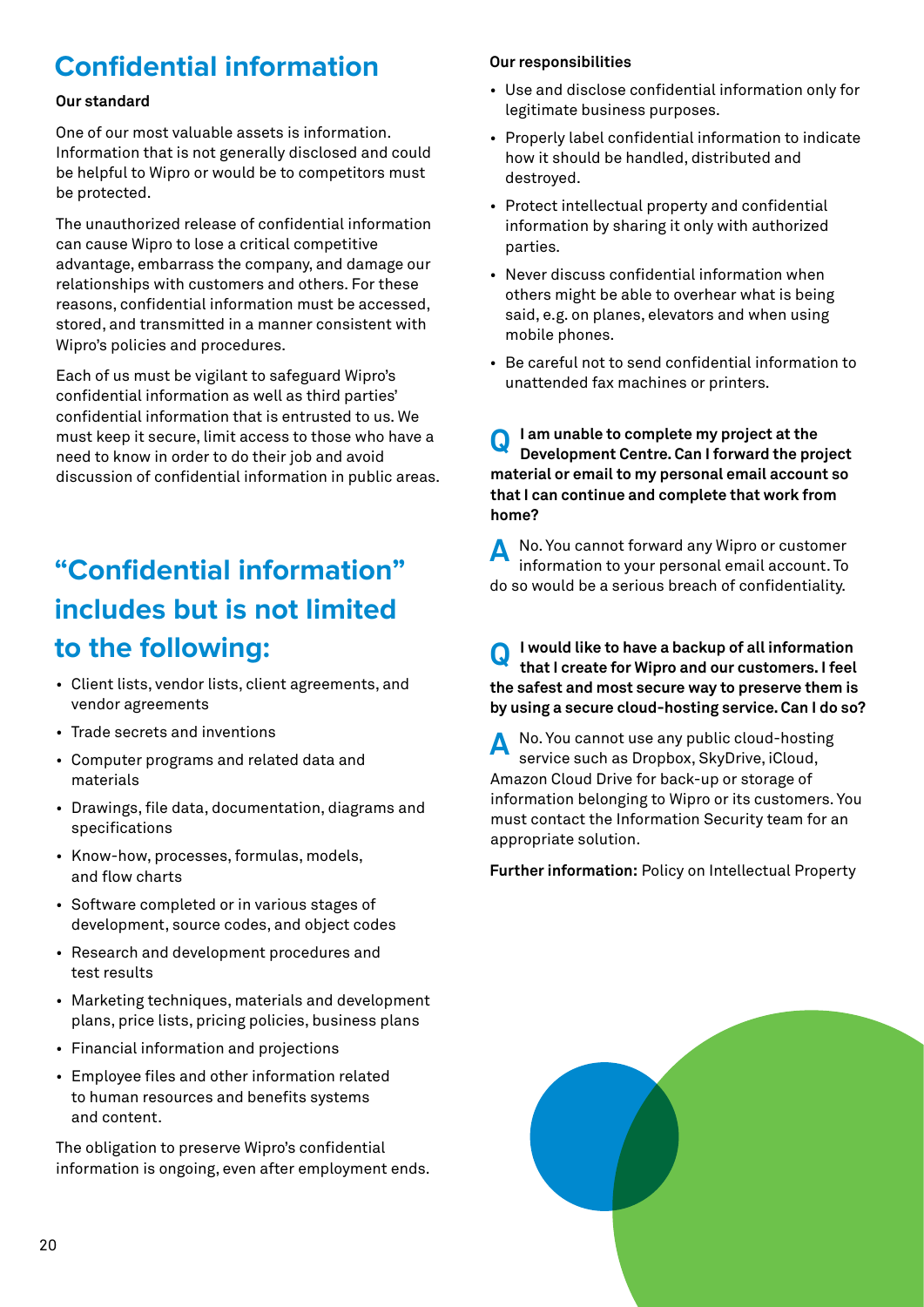# **Intellectual property**

## **Our standard**

We have an obligation to identify and protect the intellectual property, trade secrets and other confidential information owned by Wipro, our customers, and business partners. Doing so is critical to our success.

Intellectual property or IP refers to patented or potentially patentable inventions, business methods, trademarks, service marks, tradenames, copyrightable subject matter and trade secrets. We must all be aware of and comply with Wipro procedures necessary to safeguard these assets, including complying with any agreement relating to IP and confidentiality agreements signed upon the commencement of or during employment.

In addition to protecting Wipro's own intellectual property rights, Wipro respects the valid intellectual property rights of others.

## **Our responsibilities**

- All employees are responsible for complying with the requirements of software copyright licenses.
- Employees must use proprietary material of others only under valid license and only in accordance with the terms of such a license—this includes the use of software.
- Only use software that has been properly licensed in line with the usage terms and conditions in the license agreement. The copying or use of unlicensed or "pirated" or "cracked" software on company computers or other equipment to conduct company business is strictly prohibited.
- Unauthorized receipt or use of the intellectual property of others may expose Wipro to civil lawsuits and damages. Employees are advised to strictly follow all Wipro procedures, including those governing the appropriate handling of unsolicited intellectual property.
- Do not use copyrighted materials without appropriate permission. Keep in mind that all content such as pictures, videos and articles available online could be copyrighted and cannot be copied or used without written approval from the copyright owners, even if it is for internal training purposes.
- Always consult the Legal & Compliance Department whenever an IP issue is involved or whenever you are not clear on the course of action to be taken.
- Do not download unauthorized music or video on Wipro resources or stream unauthorized music or video using Wipro's networks or our customers'.
- The prior approval of the Legal & Compliance Department is required to download "freeware" or "free-trial" third-party software or "shareware programs" from the internet.

**Further information:** Policy on Confidential Information

# **Competitive/business intelligence**

# **Our standard**

Information about competitors is a valuable asset in the highly competitive markets in which Wipro operates. When collecting competitive intelligence, Wipro employees and others who are working on our behalf, must always live up to Wipro's standard of "Unyielding Integrity."

We must never engage in fraud, misrepresentation or deception to obtain information. Nor should we use invasive technology to "spy" on others. Care should be taken when accepting information from third parties. You should know and trust their sources and be sure that the knowledge they provide is not protected by trade-secret laws, or non-disclosure or confidentiality agreements.

While Wipro employs former employees of competitors, we recognize and respect the obligations of those employees not to use or disclose the confidential information of their former employers.

# **Our responsibilities**

- Never accept information offered by a third party (e.g., competitor information during request for information or RFI stage) that is represented as confidential, or which appears from the context or circumstances to be confidential, unless an appropriate non-disclosure/ confidentiality agreement has been signed with the party offering the information. The Legal & Compliance Department can provide non-disclosure agreements to fit any particular situation.
- Obtain competitive information only through legal and ethical means, never through misrepresentation.
- Never contact competitors to seek their confidential information.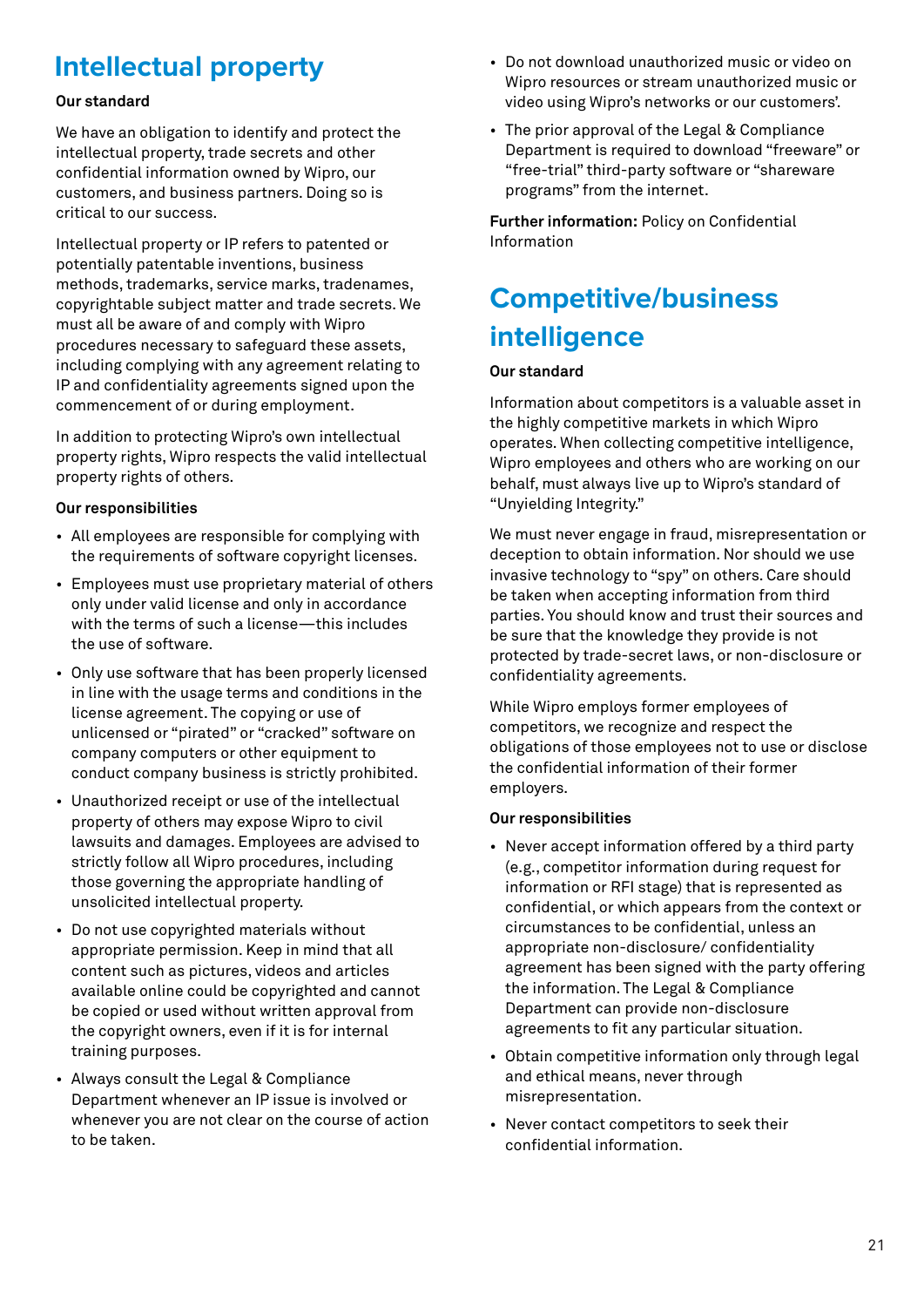- Respect the obligations of others to keep competitive information known to them as confidential.
- Do not induce or receive confidential information of other companies.
- Make sure that third parties acting on our behalf live up to our standards of confidentiality.
- Do not disclose suppliers' non-public pricing information to third parties.

# **Red flags: Obtaining competitive intelligence**

- Retaining papers or computer records from prior employers in violation of law/ contract
- Using others' confidential information without appropriate approvals
- Using job interviews to collect confidential information of competitors and others
- Asking employees to discuss confidential information pertaining to their previous employment
- Working on suggestions from third parties for new services, products, product features when the source of the original idea is not fully known
- Obtaining information through any behavior that could be construed as "espionage", "spying" or which you would not be willing to fully disclose
- Relying, without verification, on third parties' claims that competitive intelligence was obtained properly

**I am a manager of a sales force. One of my team members who recently joined Wipro from a competitor has with him a customer list and price list of the competitor. He says he plans to use it to Wipro's advantage. Should I just ignore this? Q**

No. If an employee retains competitor information, this can result in legal action by the competitor. You must promptly report this to the Legal & Compliance Department for appropriate action, which could include collecting lists and destroying them or returning them to the competitor. **A**

# **Protecting personal information and the privacy of employees**

## **Our standard**

In recent years, individuals, companies and governments have grown increasingly concerned about the privacy and security of personal information. In many countries and cultures around the world, people have deeply held beliefs on the topic and as a result, laws protecting the privacy of personal information and how it may be collected, shared and used are becoming more common.

Wipro is committed to collecting, handling and protecting personal information in line with applicable data privacy legislations and regulations across the globe.

We have a responsibility to protect the confidential and personal information of our fellow Wiproites and others.

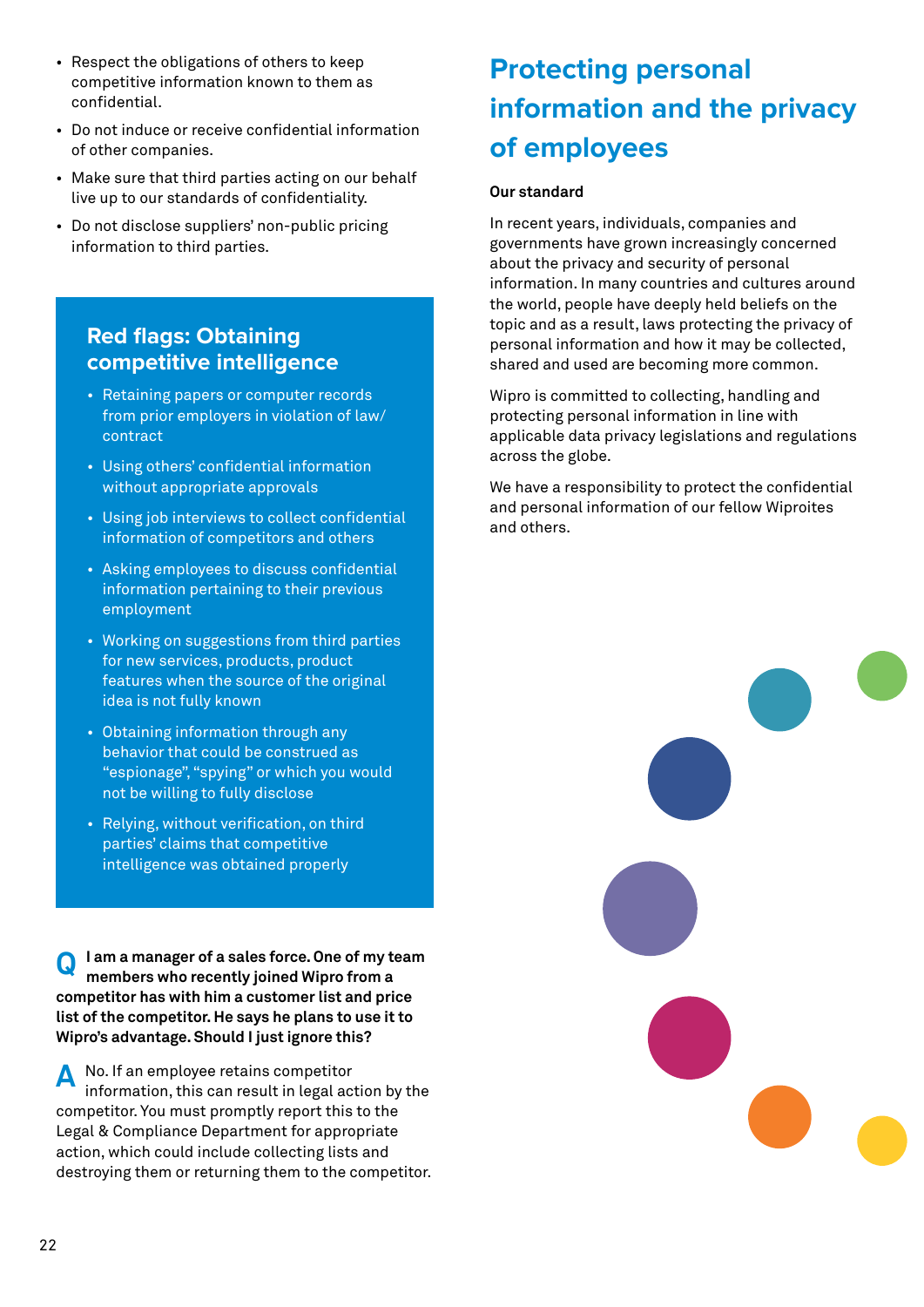## **Our responsibilities**

- All employees and contractors are accountable for protecting personal information and for handling it securely.
- Collect personal information only for legitimate business purposes and keep it only as long as necessary.
- Take adequate precautions to safeguard personal information when collecting, processing, storing and transferring it.
- Only share personal information with other employees who have a legitimate need to know and take steps to ensure that they understand the importance of properly handling the data you share with them.
- When we use third parties to provide services for us, make sure that they understand the importance we place on privacy and that they must uphold our standards.
- When appropriate, allow employees whose personal data is held by the company to review and correct such information.
- Follow all document retention and document destruction requirements.

# **I'm not sure what is meant by personal Q information?**

Personal information means any information relating directly or indirectly to an identifiable person, examples include name, email address, phone, national identifier, credit card number etc. **A**

**Further information:** Policy on Confidential Information

# **Business records and internal controls**

#### **Our standard**

Investors, government officials and others need to be able to rely on the accuracy and completeness of our business records. Accurate information is also essential within the company so that we can make good decisions. Inaccurate records can adversely impact Wipro in many ways, including weakening of our internal controls over financial reporting.

Wipro is committed to making full, fair, accurate, timely and understandable disclosure on all material aspects of our business including periodic financial reports that are filed with or submitted to regulatory authorities.

Employees with a role in the preparation of our public, financial and regulatory disclosures have a special responsibility in this area, but all of us contribute to the process of recording business results and maintaining documents. Each of us is responsible for helping to ensure the information we record is accurate, complete and maintained consistently with our system of internal controls:

- Never make false claims on an expense report or time sheet.
- Always be accurate, complete and truthful when submitting financial, quality or safety results.
- Do not record false sales or record them early or late, understate or overstate known liabilities and assets, or defer recording items that should be expensed.
- Make sure that financial entries are clear and complete and do not hide or disguise the true nature of any transaction.
- Do not maintain undisclosed or unrecorded funds, assets or liabilities.

#### **Our responsibilities**

- Create business records that accurately reflect the truth of the underlying transaction or event.
- Be as clear, concise, truthful and accurate when recording any information. Avoid exaggeration, colorful language, guesswork, legal conclusions and derogatory characterizations of people and their motives.
- Create financial records that conform both to applicable standards of accounting and reporting and to Wipro's accounting policies and procedures.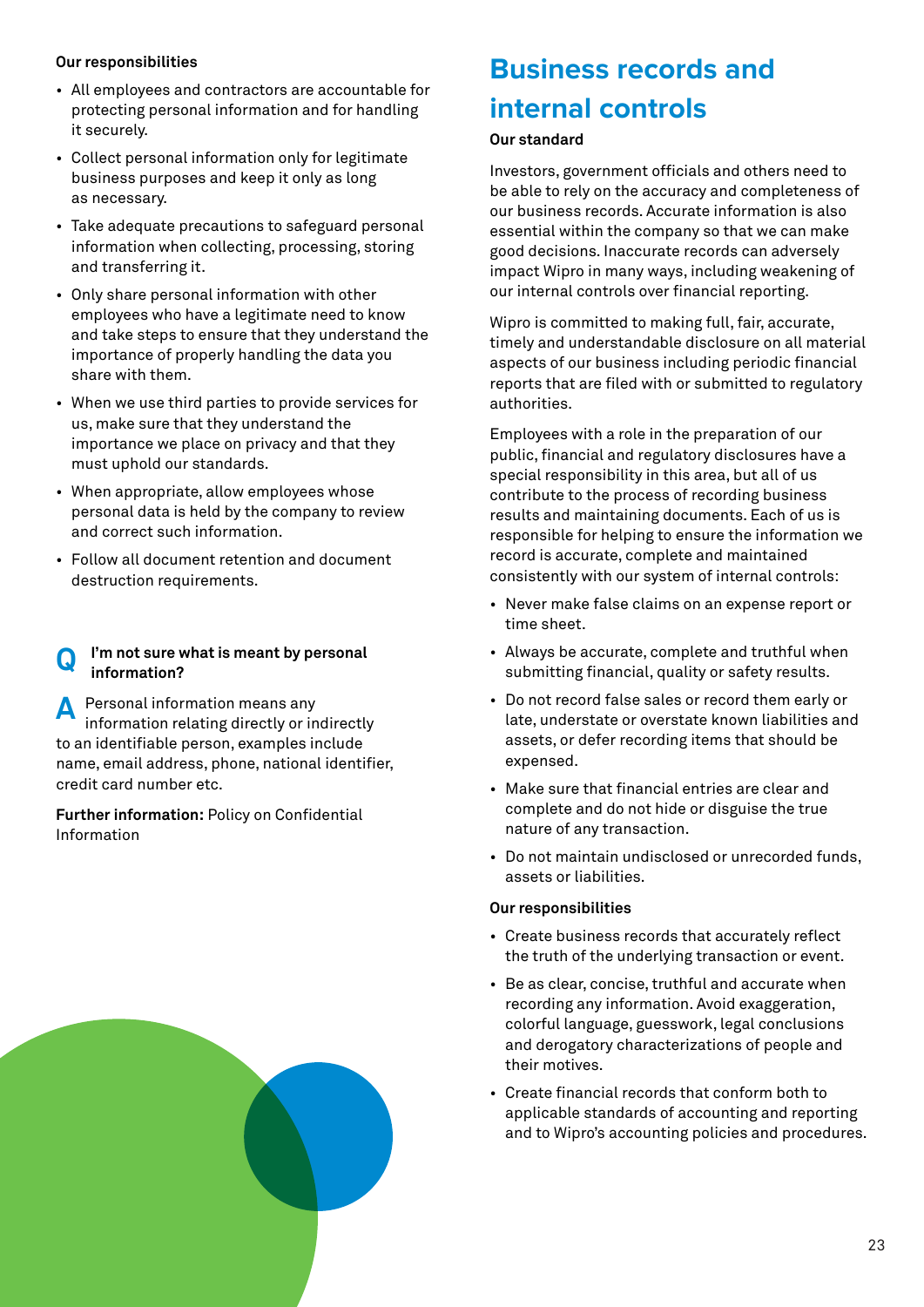- Do not sign documents including contracts without authority. Sign only that which you are authorized to sign and that you believe are accurate and truthful.
- Do not record or approve false or misleading entries, unrecorded funds or assets, or payments without appropriate supporting documentation.

# **Document management and legal holds**

Each of us is responsible for information and records under our control. We must be familiar with the recordkeeping procedures that apply to our jobs and we are accountable for the accuracy and truthfulness of the records we produce. It is also our responsibility to keep our records organized so that they can be located and retrieved when needed.

Documents should never be destroyed in response to or in anticipation of an investigation or audit. Contact the Legal & Compliance Department if there is any doubt about the appropriateness of document destruction.

A "legal hold" suspends all document destruction procedures in order to preserve appropriate records under certain circumstances, such as litigation or government investigations. The Legal & Compliance Department determines and identifies what types of Wipro records or documents are required to be placed under a legal hold. Every Wipro employee, agent and contractor must comply with this requirement. The Legal & Compliance Department will notify employees if a legal hold is placed on records for which they are responsible. If employees have any questions about this, they shall contact the Legal & Compliance Department.

**At the end of the last quarter reporting period, my manager asked me to record additional expenses even though I had not yet received the invoices from the supplier and the work had not yet started. I agreed to do it, mostly because I didn't think it really made a difference since we were all sure that the work would be completed in the next quarter. Now I wonder if I did the right thing. Q**

No, you did not do the right thing. Costs must be recorded in the period in which they are incurred. The work had not started, and the costs had not incurred by the date you recorded the transaction. It was therefore a misrepresentation and, depending on the circumstances, could amount to fraud. **A**

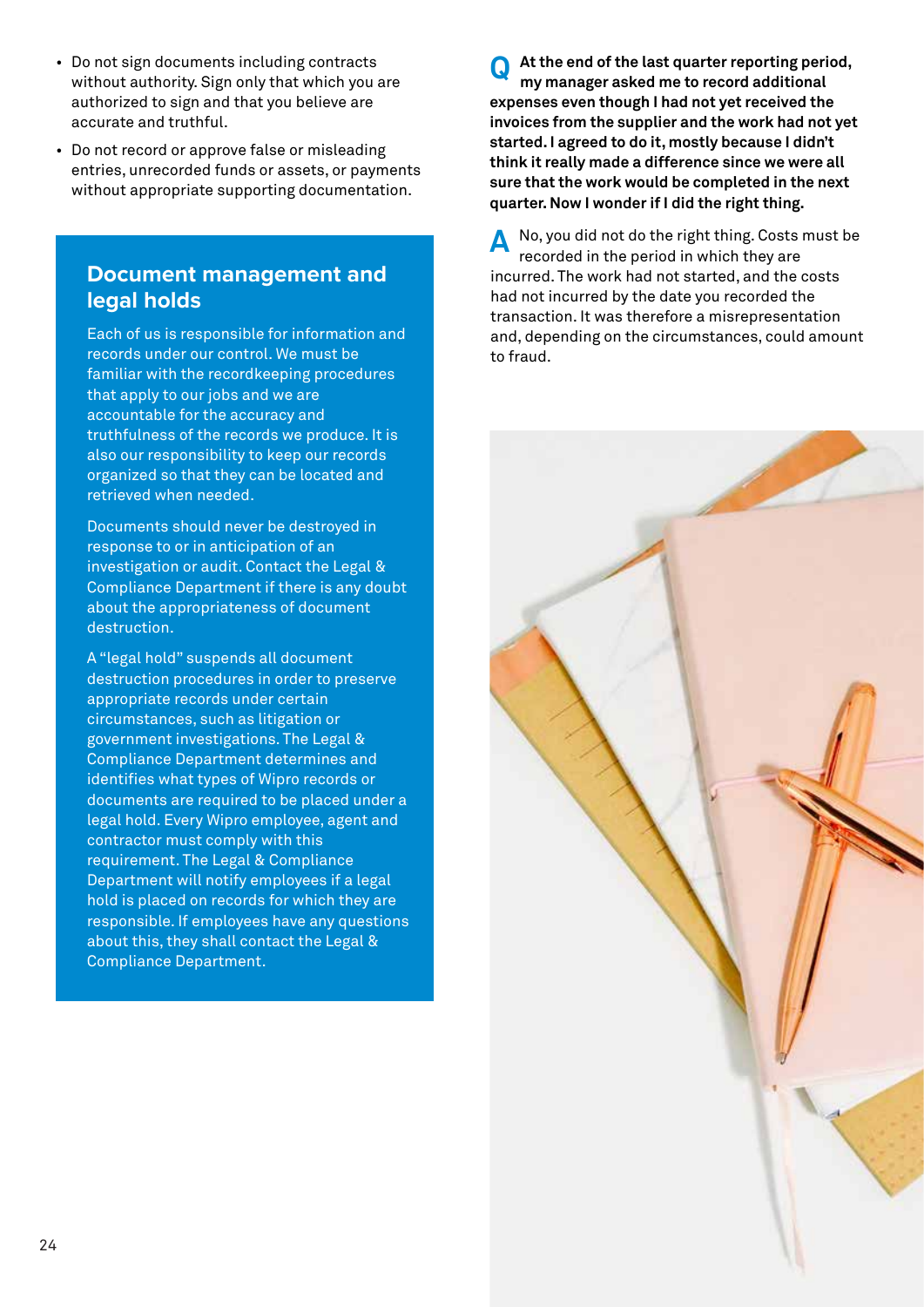# **Safeguarding company assets**

## **Our standard**

To best serve our customers and shareholders, we all have a responsibility to use Wipro's assets and resources wisely and with care. All employees are responsible for using good judgment to safeguard the tangible and intangible assets of Wipro, and to ensure that our assets are not misused, damaged, lost, stolen or wasted.

Company assets include Wipro's physical facilities, property and equipment, electronic communication devices, intellectual property, confidential information, files and documents, as well as inventory, computer networks, and supplies.

## **Our responsibilities**

- Use Wipro assets for legitimate business purposes.
- Personal use of company assets should be incidental and kept to a minimum and should have no adverse the work environment.
- Do not use Wipro equipment or systems, including email and the internet, to download, create, store or send content that others might find offensive.
- Do not share passwords.
- Comply with Wipro's password security requirements such as periodically changing access passwords.
- Report any suspicions you may have concerning theft, embezzlement, or misappropriation of any company property.
- Any suspected loss, misuse or theft of Wipro's assets must be reported to your manager or HR manager.
- Any suspicious act which impacts on productivity.

# **Personal use of Wipro's electronic communication devices may be permitted within the following guidelines:**

- The use is reasonable.
- There is no incremental cost to Wipro or such cost is minimal.
- Charges for certain personal use of telephones (e.g., long-distance calls) are declared and paid up by employee.
- The use does not result in any illegal activity.
- The use does not harm the business or reputation of the company or any individual associated with the company.

# **Red flags: Misuse of Wipro assets**

- company property that is not secured when not in use
- Allowing others to borrow or use Wipro equipment without approval
- Admitting unknown individuals without proper credentials into our facilities
- Misuse enforcement of electronic access control cards

**I brought home from office a CD containing some customer information so I could work on it at home on my own computer. I didn't download the data and I returned the CD to work the next day. Was that okay? Q**

No. You should not use your own computer equipment to do Wipro work or carry home company information on portable media because the data may become corrupted, lost or disclosed to unauthorized persons. **A**

**Further information:** Policy on Confidential Information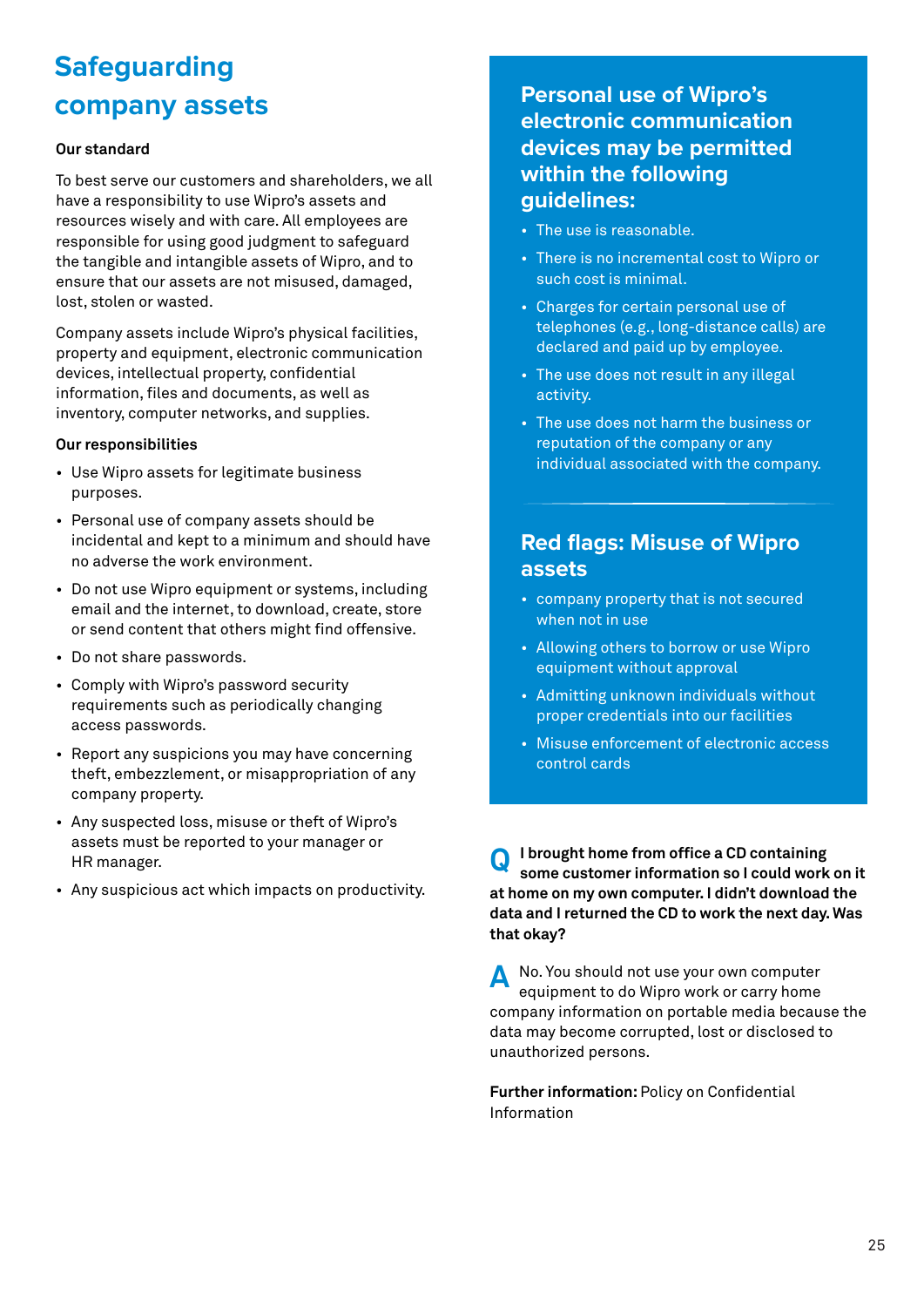

# **Following the letter and the spirit of laws and regulations**

Compliance with laws, regulations and contractual obligations is the bedrock on which organizations are built. Compliance with the highest order of governance and ethics has been a hallmark of Wipro and will continue to be non-negotiable.

We pride ourselves in upholding the "Spirit of Wipro" and we consistently demonstrate our values in our actions.

**All our actions should pass the Triple Test:** Is it **legal?** Is it **ethical?** Does it **maintain and build our reputation?**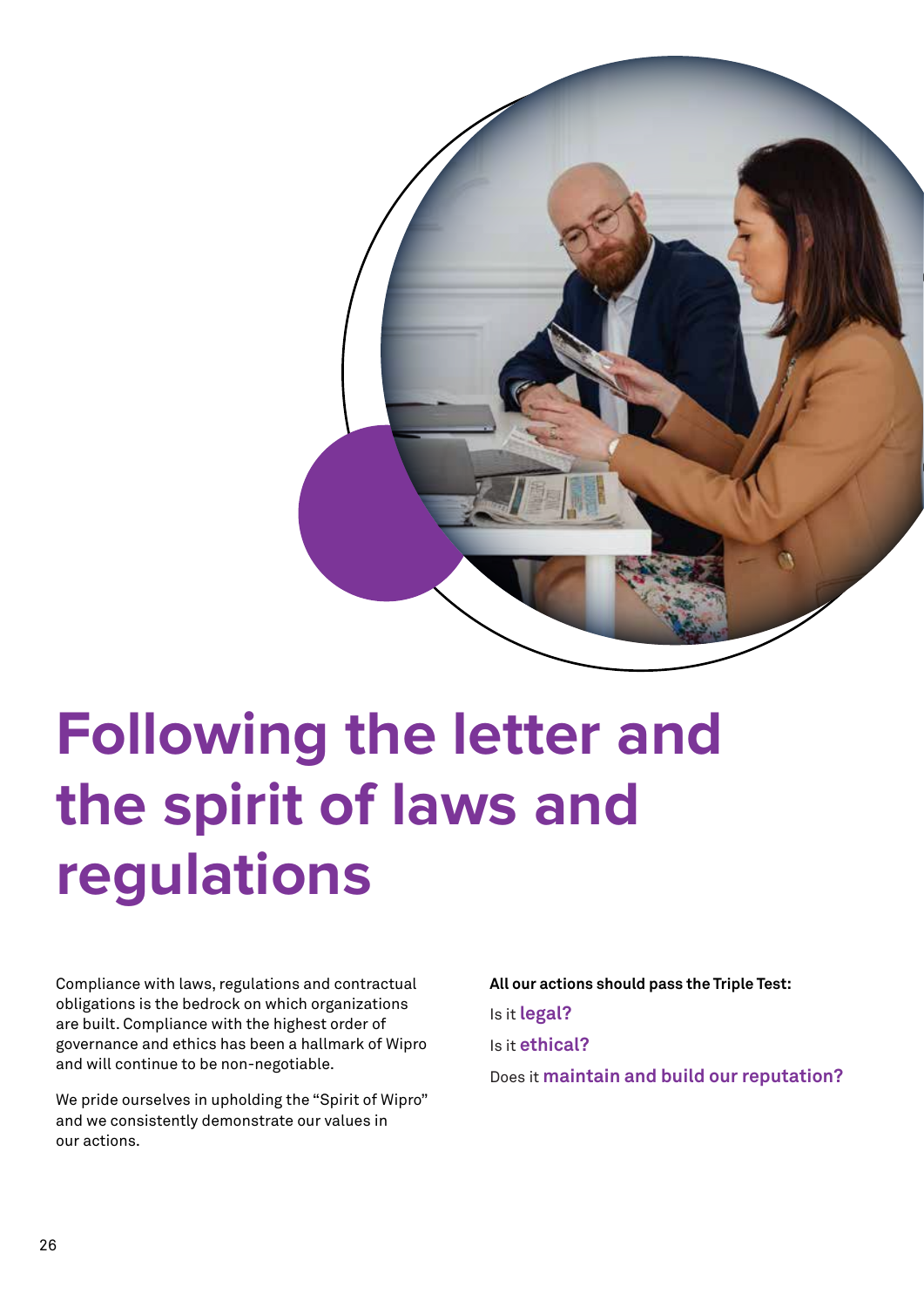# **Insider trading**

## **Our standard**

Confidential information may not be used for personal benefit at the stock market. Each of us is prohibited from trading securities or passing information on to others who then trade ("tipping") on the basis of material information before it is made publicly available to ordinary investors.

#### **I'm not sure what kind of information is covered** lists insider Trading **by the term "material Information". What does it include? Q**

"Material Information" includes any information that a reasonable investor would consider important when deciding whether to buy, sell or hold a security. This can include News about acquisitions and divestures, financial results, strategic plans, important management changes, commencement or termination of customer contracts, as well as news about the financial performance of a company. **A**

# **I'm unclear about the term "unpublished price Q sensitive information." What does this mean?**

"Unpublished price sensitive information" is information which relates directly or indirectly to the company, which if published or publicized is likely to materially affect the price of securities of the company. **A**

## **Our responsibilities**

- Do not buy or sell securities of Wipro on the basis of material non-public information.
- Employees having knowledge of or access to material non-public information will be "insiders" who have an obligation not to misuse such information.
- No employee falling under the category of "insider" should engage in "short sales," or trade in puts, calls or other options or derivatives on Wipro's stock.
- Know that material non-public information includes unpublished price sensitive information. Such information must be handled only on a "need-to-know" basis.
- Be careful when others request confidential information about Wipro or Wipro's business partners. Even casual conversations could be viewed as illegal "tipping" of inside information.
- Employees may purchase and sell Wipro securities, as long as they are not basing decisions on inside information and defined "insiders" comply with the Code for Prevention of Insider Trading.

**Further information:** Code for Prevention of

# **Anti-trust and fair competition**

## **Our standard**

We believe in free and open competition and we never engage in improper practices that may limit competition through illegal and unfair means. We do not enter into agreements with competitors to engage in any anticompetitive behavior, including setting prices or dividing up customers, suppliers or markets.

As Wipro's business interests are spread across the world, Wipro may be subject to competition laws of various jurisdictions. Most countries have well-developed bodies of law designed to encourage and protect free and fair competition. Wipro is committed to adhering to these laws both in letter and spirit. These laws often regulate Wipro's relationships with our distributors, resellers, dealers and customers.

## **Our responsibilities**

- Anti-trust laws are very complex and the risks associated with non-compliance can be severe. If you have questions or if you believe an activity undertaken by Wipro or one of our business partners may be viewed as restraining fair competition, consult with the Legal & Compliance Department.
- Never participate in conversations with competitors that could be perceived as limiting competition (i.e. no sharing of proposals especially when responding to request for proposals or RFPs). As a general rule, contact with competitors should be limited and must always avoid certain subjects including any matter relating to competition between Wipro and its competitor, such as sales prices, marketing strategies, market shares and allocation of market, territories, supply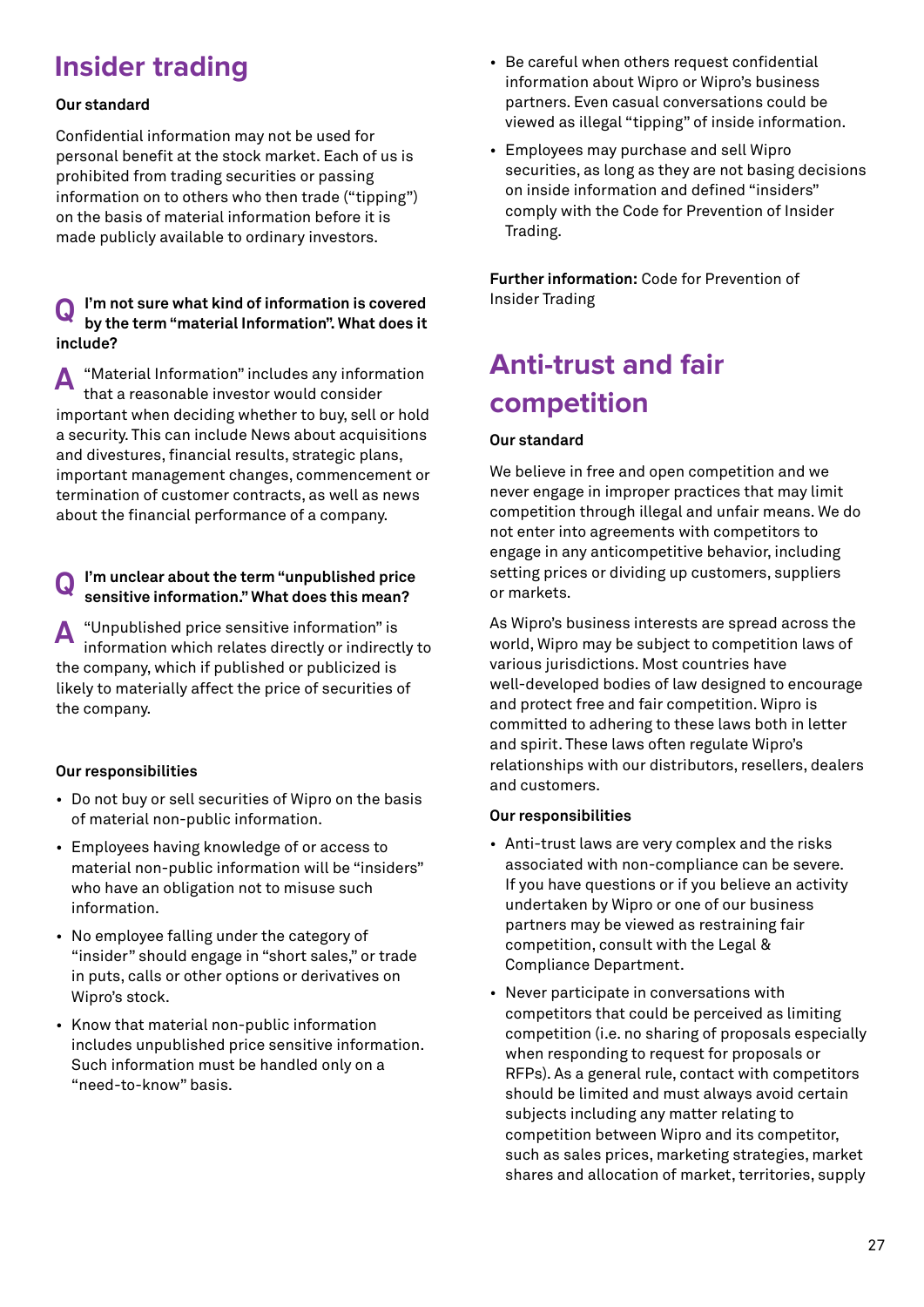and sources or customers. If such a conversation begins, leave the meeting immediately and report it to the Legal & Compliance Department.

- Never disparage our competitors or their products. Do not make false or misleading statements about them and ensure that all sales and promotional efforts are free from misrepresentations.
- Never enter into agreements with competitors that affect prices they charge, as they may constitute illegal price-fixing.
- Never enter into any agreements that are in restraint of trade, prices, quality of products or services or in any manner monopolize any part of trade or commerce by controlling the supply of a product or service with the intention to control its price or to exclude competitors from the market.
- If you oversee distributors or agents who sell Wipro's products, ensure that there is clear written permission from Wipro before they engage in such activities as bundling of products, discounts on the market price or free gifts.
- Never initiate, discuss or encourage boycotts of specific products or services of customers or suppliers.

# **Warning signs: Anti-trust**

- Formal or informal understandings or agreements with competitors that set prices, or allocate production, sales territories, products, customers or suppliers.
- Decisions to terminate business relationships, pricing of a product below cost, and certain other pricing and promotion policies, especially when we have a substantial share of the market.
- Exchanging confidential information with competitors regarding pricing, marketing, production or customers.
- Charging different prices to similarly situated customers.
- Discriminating unfairly between similarly situated customers.
- Formal or informal territorial restrictions on channel partners such as dealers and distributors.
- **I received sensitive pricing information from Q one of our competitors. What should I do?**
- Do not use the information for any purpose. Contact the Legal & Compliance Department without delay and handover the information. **A**

# **Anti-corruption**

## **Our standard**

Wipro conducts its business free from the influence of corruption and bribery. Employees and business partners are expected to be aware of and follow all anti-corruption and anti-bribery laws everywhere we do business (including the US Foreign Corrupt Practices Act or "FCPA" and the UK Bribery Act). Employees must be careful to avoid even the appearance of offering or accepting an improper payment, bribe or kickback.

Control over intermediaries and third parties who are operating on our behalf is important. We must exercise due diligence to ensure that their reputation, background and abilities are appropriate and meet our ethical standards. Intermediaries are expected to act in accordance with the requirements set out in this Code. We must never do anything through a third party that we are not allowed to do by ourselves.

## **Our responsibilities**

- Do not offer, provide or promise to offer or authorize bribes or kickbacks, under any circumstances.
- Always be sure to perform due diligence and know your business partner, consultants, agents and all those through whom we conduct our business. Know who they are, what they do, where they are based and how they will use our services and products.

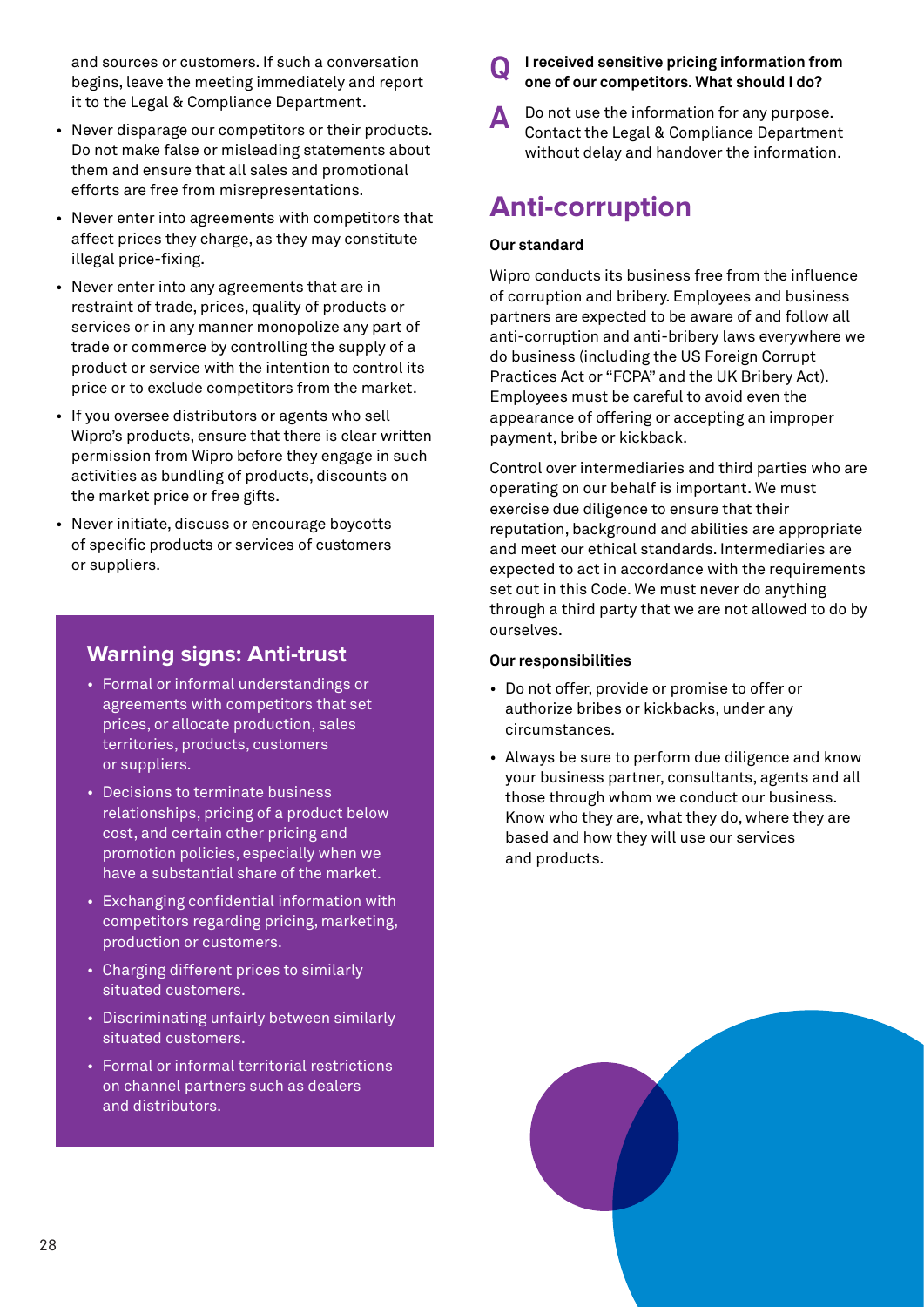- Never maintain "off-book" accounts in order to conceal improper payments. All expenditures and any other payments must be accurately presented in Wipro's books and records.
- Payments that are intended to improperly influence a government official must never be made. Any payments made to expedite routine government actions, except those permissible under relevant legislation, would also be construed as improper payments. Government officials include employees of government companies, public sector undertakings, departments, institutions of any government, and foreign officials including officials of public international organizations.
- Wipro does not make contributions to any political party. Also, no employee may make a political contribution, whether cash or otherwise on behalf of Wipro.

**Further information:** Policy on Gifts, Entertainment and Business Courtesies Policy on Political Involvement/Lobbing

# **Red flags: Anti-corruption**

- Unusual requests, such as for payments in a different country to a third party or in cash.
- Ties between an agent or third party and a government official.
- Requests for arrangements to be made without written records.
- Requests by agents or third-party providers for extra commissions or fees, without valid written documentation.
- Requests for donation, gift, entertainment or business courtesy that is unusual.



# **Anti-money laundering**

## **Our standard**

Anti-money laundering refers to a set of laws, regulations, and procedures intended to prevent criminals from disguising illegally obtained funds as legitimate income. Anti-money-laundering laws and regulations target criminal activities including market manipulation, trade in illegal goods, corruption of public funds, and tax evasion, as well as the methods that are used to conceal these crimes and the money derived from them. Wipro is committed to complying with all anti-money laundering laws and regulations around the world, as applicable to Wipro.

# **How do I prevent facilitation of money Q laundering activities in Wipro?**

- A By being mindful of the following and reporting<br>any suspicion to your Manager:
- If the customer/vendor shows reluctance in disclosing who the beneficial owner is, or to provide any information, data or documents usually required to enable the transaction's execution.
- Any documents provided by an entity/ person that cannot be validated / instances of multiple tax IDs.
- Fund transfers from countries that are unrelated to the transaction.
- Deal is structured in an unusually complex manner without justification.

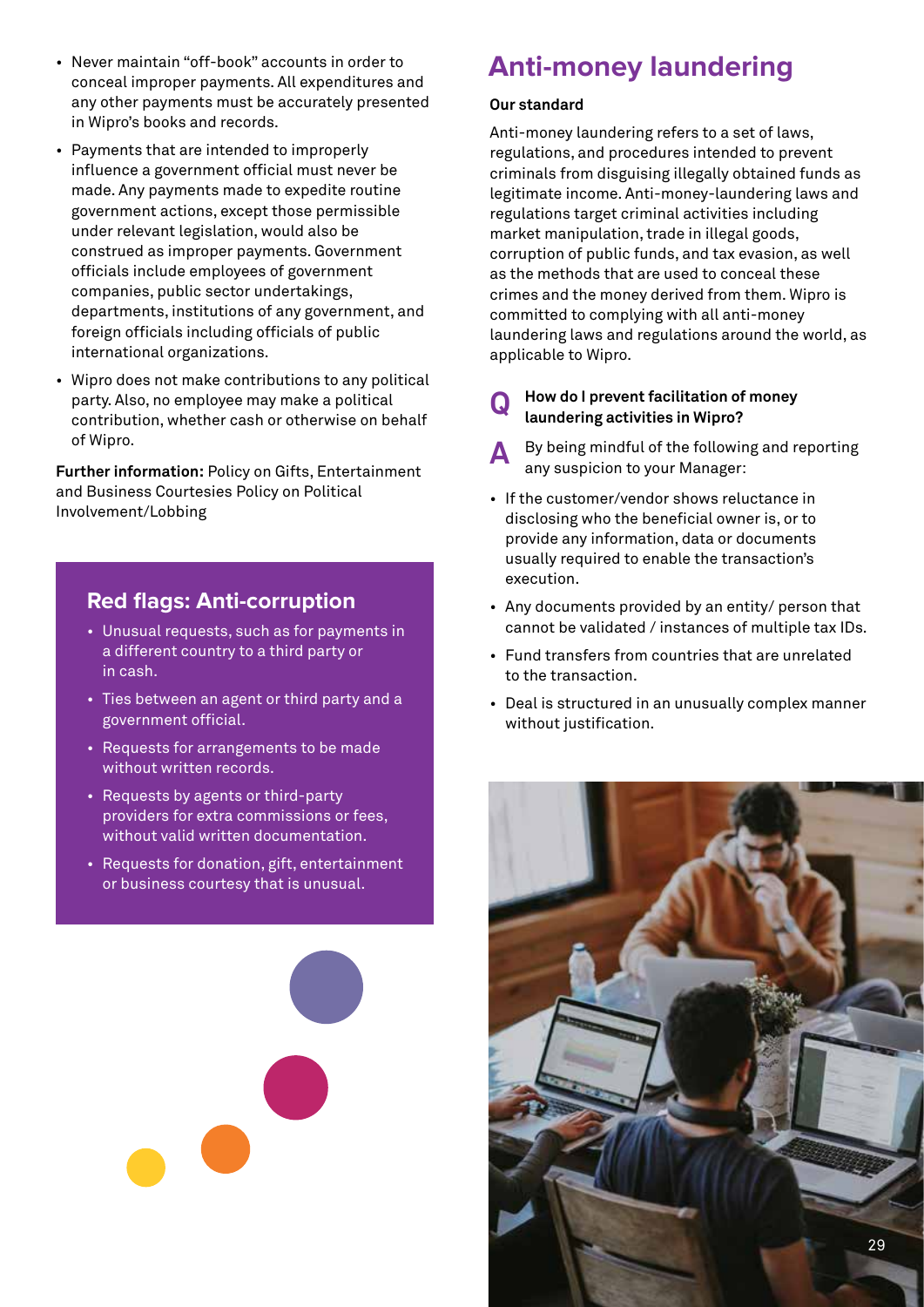# **Political involvement/ lobbying**

## **Our standard**

Wipro respects the rights of employees to voluntarily participate in the political process. However, due to complex requirements, there are specific guidelines that must be followed before contributions may be made and before campaigning for or holding public office.

Employees must always make it clear that their views and actions are their own and not those of the company and employees must never use Wipro resources to support their personal choice of political parties, causes or candidates.

Employees, agents or contractors whose work requires lobbying communication with any member or employee of a legislative body or with any government official in the formulation of legislation must have prior written approval of such activity from the General Counsel, Wipro Limited.

## **Examples of lobbying activities**

Lobbying activities include oral, written or electronic communications to a government official or government employee regarding:

- Formulation, modification, or adoption of a legislation, rule, regulation, executive order, policy or position of the Government; or
- The administration or execution of a legislative programme or policy; and the nomination or confirmation of a person to the government.

The list is not exhaustive but it is intended to provide general, practical guidance.

#### **I'm thinking about running for local political office. Do I need to get approval from the company? Q**

Yes, you must. Campaigning or holding public office requires prior approval from the General Counsel, Wipro Limited. This is necessary because of the complexity of relevant laws and regulations. For example, holding a governmental position may trigger conflict-of-interest laws, which in some jurisdictions could prohibit Wipro from engaging in business within that jurisdiction. **A**

## **Our responsibilities**

- Take steps to ensure that your individual political opinions and activities are not viewed as those of Wipro.
- Lobbying activities or government contacts on behalf of the company should be coordinated with the office of the General Counsel, Wipro Limited.
- You cannot commit Wipro to any corporate political spending, donating products, services, transportation, etc.
- Never pressure another employee, customer or business partner to contribute to, support or oppose any political group or candidate.
- Employees campaigning for political office must not create, or appear to create, a conflict of interest with their duties to Wipro.
- **What types of expenditures are covered Q by the Policy on Lobbying?**

Political contributions include monetary spending, as well as indirect contributions such as the purchase of tickets to a political fundraiser. The policy also applies to "in-kind" contributions such as the use of corporate resources including our facilities and employee time. **A**

**My brother is contesting for political office and I believe he is an eligible candidate. Can I campaign for him at office among colleagues? Q**

No, you cannot. You must keep these off limits from work at Wipro. **A**

**Further information:** Policy on Gifts, Entertainment & Business Courtesies Policy on Anti-Corruption

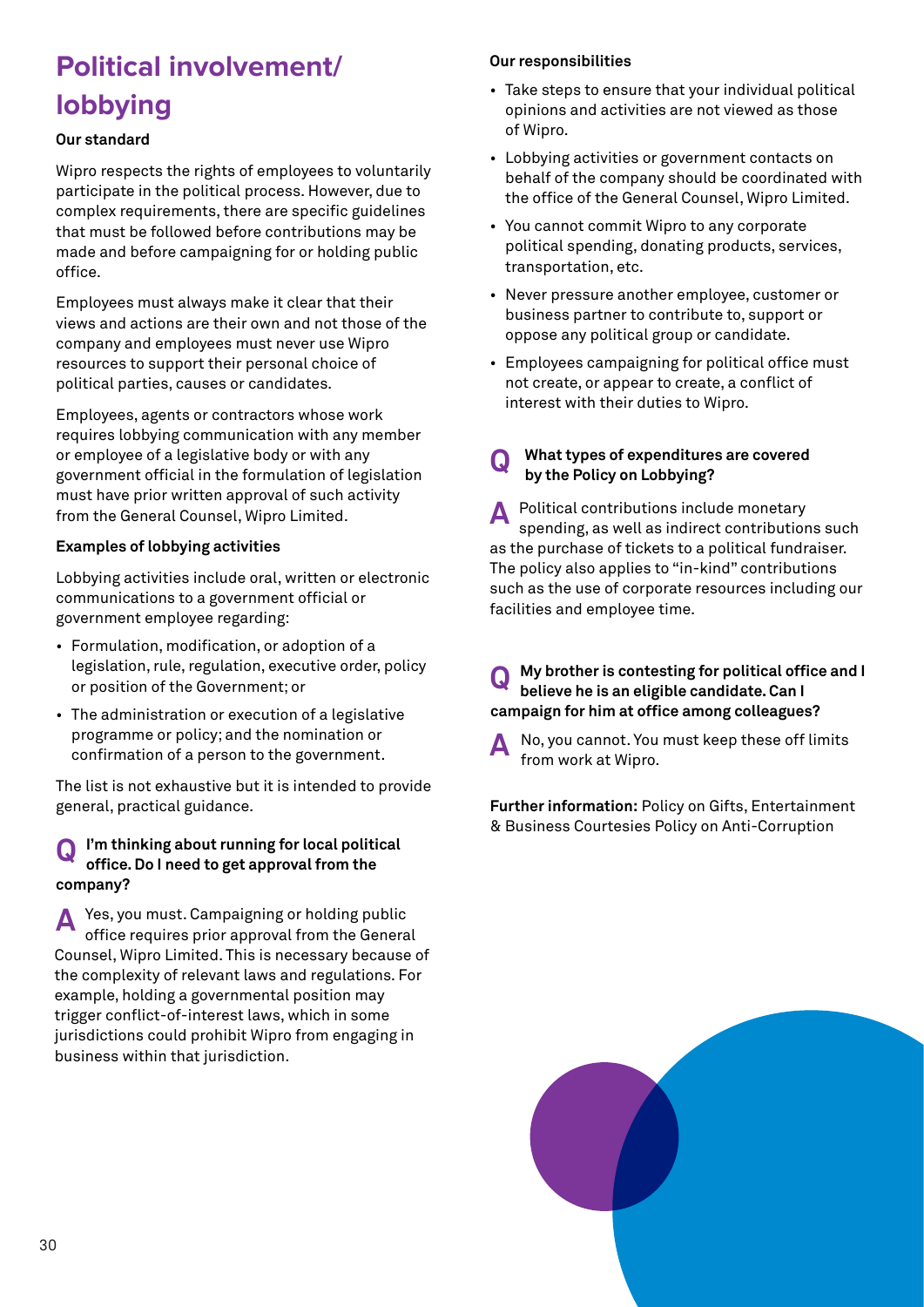# **Global trade restrictions and controls**

Every country places restrictions and controls on how trade must be conducted within and across its borders. Specific regulations and rules apply to customs, imports and exports, technology transfers, as well as how companies should respond to trade boycotts enforced by one set of countries against another.

These global trade restrictions apply when we ship products across national borders, but in some cases they also apply when we send data and technological information to colleagues or third parties via email or over the internet.

Since laws concerning international trade are complex and are often subject to change, it is important that employees who travel internationally, or who provide services or information across national borders, remain up-to-date on relevant requirements. If you have any questions, consult with the Legal & Compliance Department.

**Global trade**

#### **Our standard**

Many laws govern the conduct of trade across borders, including laws that are designed to ensure that transactions are not being used for money laundering, others that prohibit companies from illegal trade boycotts, as well as laws regulating exports.

We are committed to complying with all such laws that are applicable in the countries in which we operate. Each of us is responsible for knowing the laws that apply to our jobs and seeking expert advice if in doubt about the legality of an action.

#### **Our responsibilities**

- Maintain appropriate import, export and customs records at each Wipro business location.
- Seek guidance from the Legal & Compliance Department to ensure that shipments of information, products goods, software or technology across borders comply with laws governing imports and exports.
- To help prevent and detect money laundering and terrorist financing, watch for any suspicious payments, which may include cash or the equivalent (where cheques/checks or wire-transfers are the norms); payments made from personal accounts instead of business accounts.
- Carry out a screening to ensure that we do not do business with sanctioned persons, groups or entities that are identified on government restricted party lists.
- Always consult the Legal & Compliance Department before initiating business in a country new to Wipro.

#### **As part of a bid invitation, I recently received a request to support a trade boycott. What should I do? Q**

You should contact your manager or the Legal & **A** Compliance Department.

| 2558044<br><b>DUES A SAZILE</b><br>$\sim$            |  |
|------------------------------------------------------|--|
| AMC<br>ı<br>$\odot$                                  |  |
| <b>AMC Entertainment</b>                             |  |
| \$5.54@                                              |  |
| * 50.02 (0.36%) Today<br>* 50.06 (0.89%) After-Hours |  |
|                                                      |  |
|                                                      |  |
|                                                      |  |
|                                                      |  |
|                                                      |  |
| 10<br>TΨ<br>114<br>зW                                |  |
|                                                      |  |
| Position                                             |  |
| Shahes<br>Martiet Volue                              |  |
| 35<br>\$193.90<br>×                                  |  |
| Today's Volume                                       |  |
| 46,752,645<br>Trade                                  |  |
| 蔼<br>冊<br>$\alpha$<br>B.                             |  |
| $\rm H$<br>Ö                                         |  |
|                                                      |  |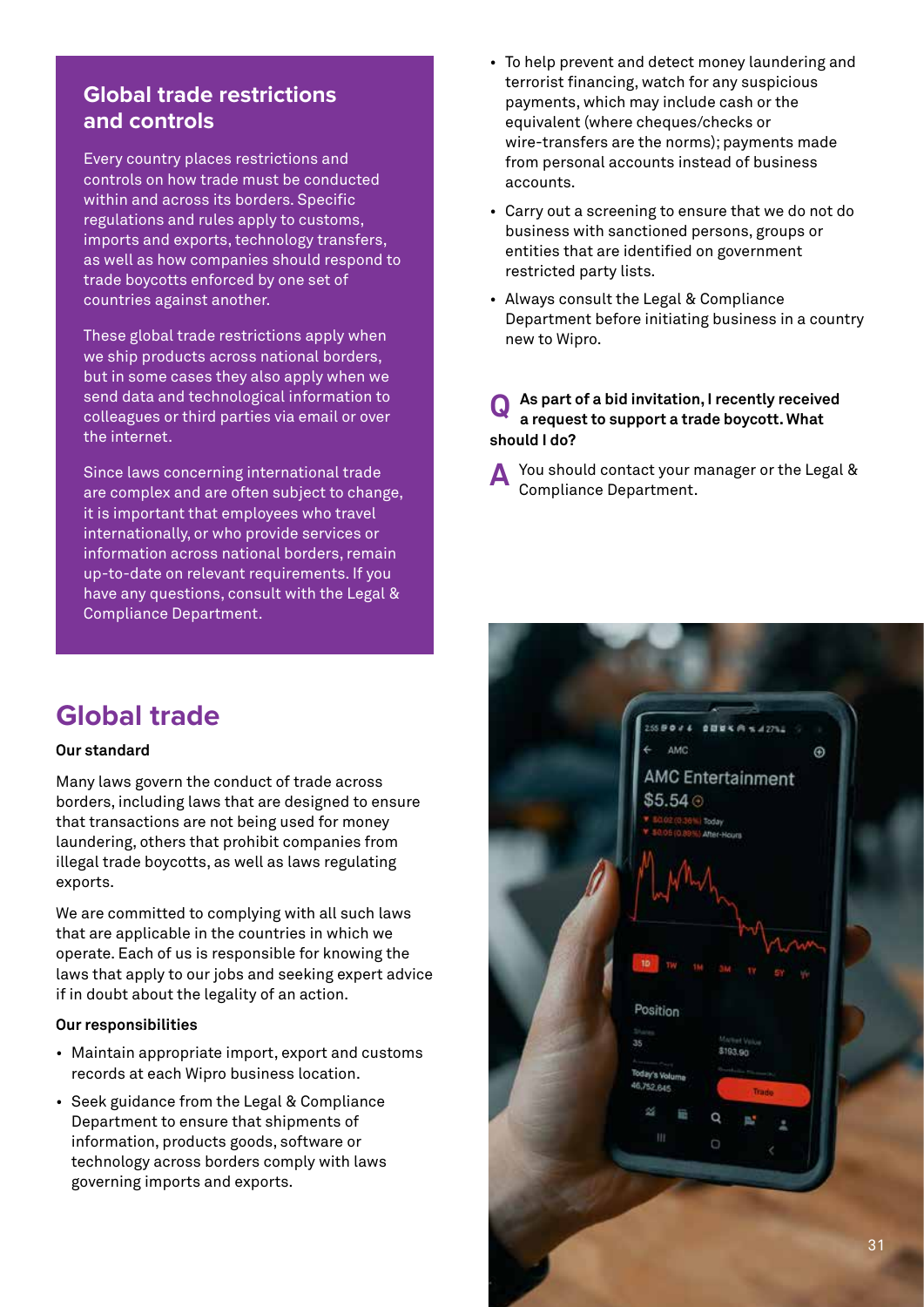

# **Performance through teamwork and respect**

As a global company, we employ individuals and we work with business partners who represent a rich variety of backgrounds, skills and cultures. Combining this wealth of resources creates the diverse and collaborative teams that consistently drive our achievements.

To attract and retain talented and dynamic individuals from around the world, it is vital to have a supportive work environment, based on mutual respect. Wipro always encourages and promotes

favorable employment conditions and positive relationships between employees and managers, and we encourage open communication and employee development.

Living our values helps our company succeed, and it also creates the setting for each of us to thrive and to reach our full potential. Following are some of the key areas where we must be guided by in our commitment to the "Spirit of Wipro".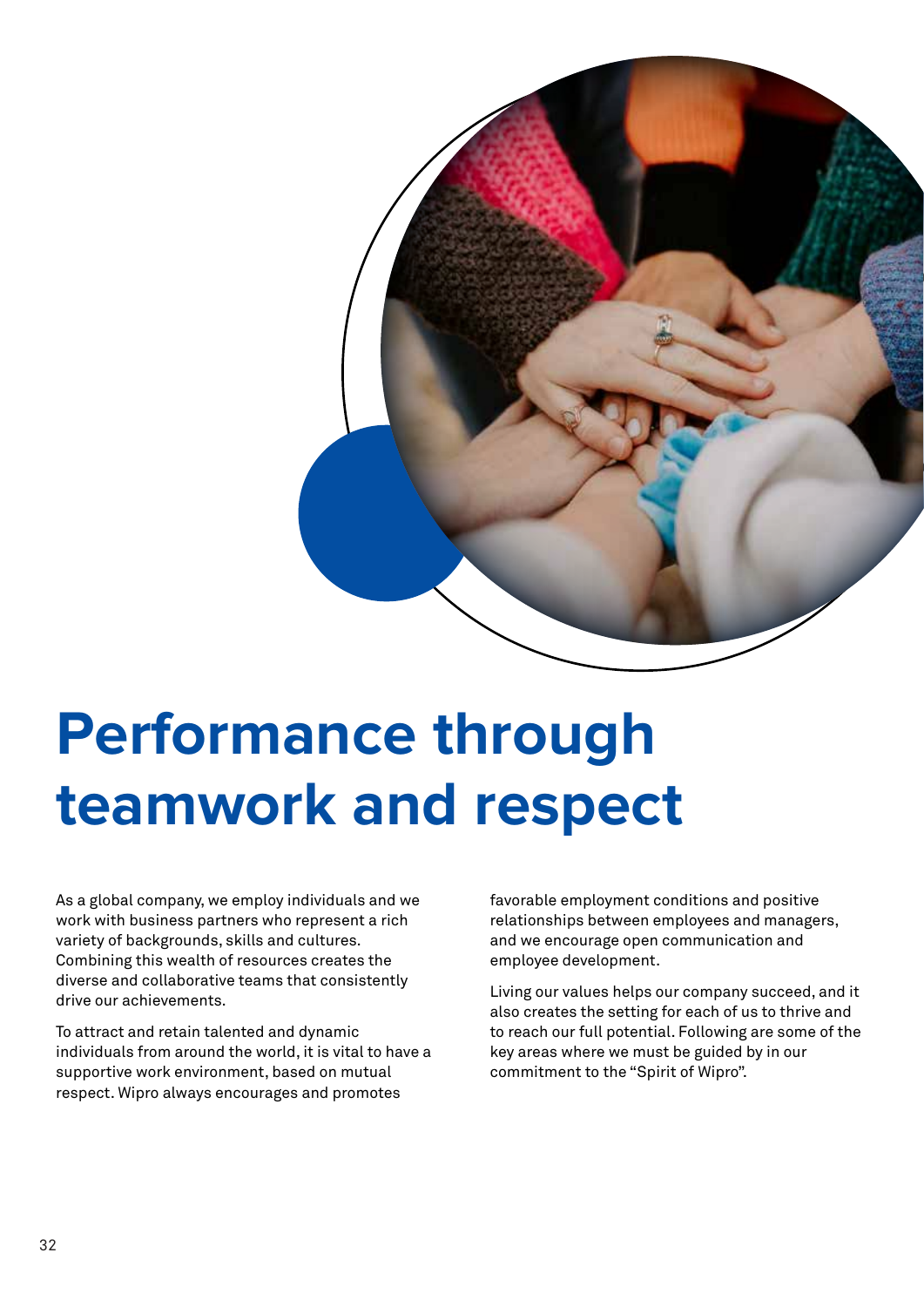# **Human rights**

## **Our standard**

Wipro prohibits any act of human trafficking, slavery, servitude, and forced or compulsory labor throughout the organization, its business and its supply chain.

We support fundamental human rights for all people. We will live up to and champion a commitment to human rights among our employees, business partners and suppliers, and comply with the applicable laws in every country in which we operate.

## **Child labor**

Wipro will not use, nor do we support others who use child labor. Wipro also recognizes that this evil cannot be eradicated by simply setting up rules or inspections.

Towards this end, Wipro is committed to work in a proactive manner to eradicate child labor by actively contributing to the improvement of children's social situation. Wipro supports the use of legitimate workplace apprenticeships, internships and other similar programmes that comply with all laws and regulations applicable to such programmes.

Wipro encourages its suppliers to also work towards a no child-labor policy and we encourage the employment of the parents of such children to secure the existence of the family and the education of the children.

## **Freedom of association**

Wipro respects the right of employees to exercise their lawful right of free association and we recognize the rights of our employees to choose or not choose to be represented by trade unions. It is Wipro's expectation that our suppliers would also do the same.

## **Abolition of forced labor**

Wipro prohibits forced or compulsory labor including prison or bonded labor. We will not tolerate physical punishment or abuse and we are committed to ensuring that employees enter into employment and stay on in Wipro out of their own free will. We also insist that our suppliers prohibit forced labor or other compulsory labor in all of their operations.

## **Our responsibilities**

- Understand relevant laws and regulations that apply to your work, and never intentionally engage in conduct that violates applicable laws and regulations.
- Be alert to changes in the law or new requirements that may affect your work.
- If you are in a leadership position at Wipro, take steps to ensure that suppliers know our standards and live up to them.
- Be vigilant and look out for any signs of violation of human rights or employment laws.
- Report to leadership on any supplier or business partner who keep alternative sets of payroll records or do not welcome audits, inspections or on-site visits.

# **Diversity and non-discrimination**

# **Inclusion & Diversity at Wipro**

Wipro has been built on a foundation of unflinching commitment to our values. The "Spirit of Wipro," our core values, is the cornerstone of our principles of Inclusion and Diversity.

Inclusion is a "way of life" at Wipro. We continuously strive to foster an inclusive workplace where employees have the freedom to express themselves, participate and be their authentic selves. We encourage diversity of thoughts and value plurality of ideas. We respect uniqueness among individuals, while celebrating and learning from diverse ideas, backgrounds, perspectives and experiences.

# **Breaking biases**

At Wipro, we encourage each one of us to break bias. Implicit or unconscious bias happens when our mind rushes to make judgements about people and situations without us realizing it. Our backgrounds, experiences and social stereotypes could impact our choices and actions. At times, unknowingly, we let a bias create barriers for ourselves or for others around us. Consciously eliminating bias encourages us to be more inclusive, and makes us better people, at work and beyond.

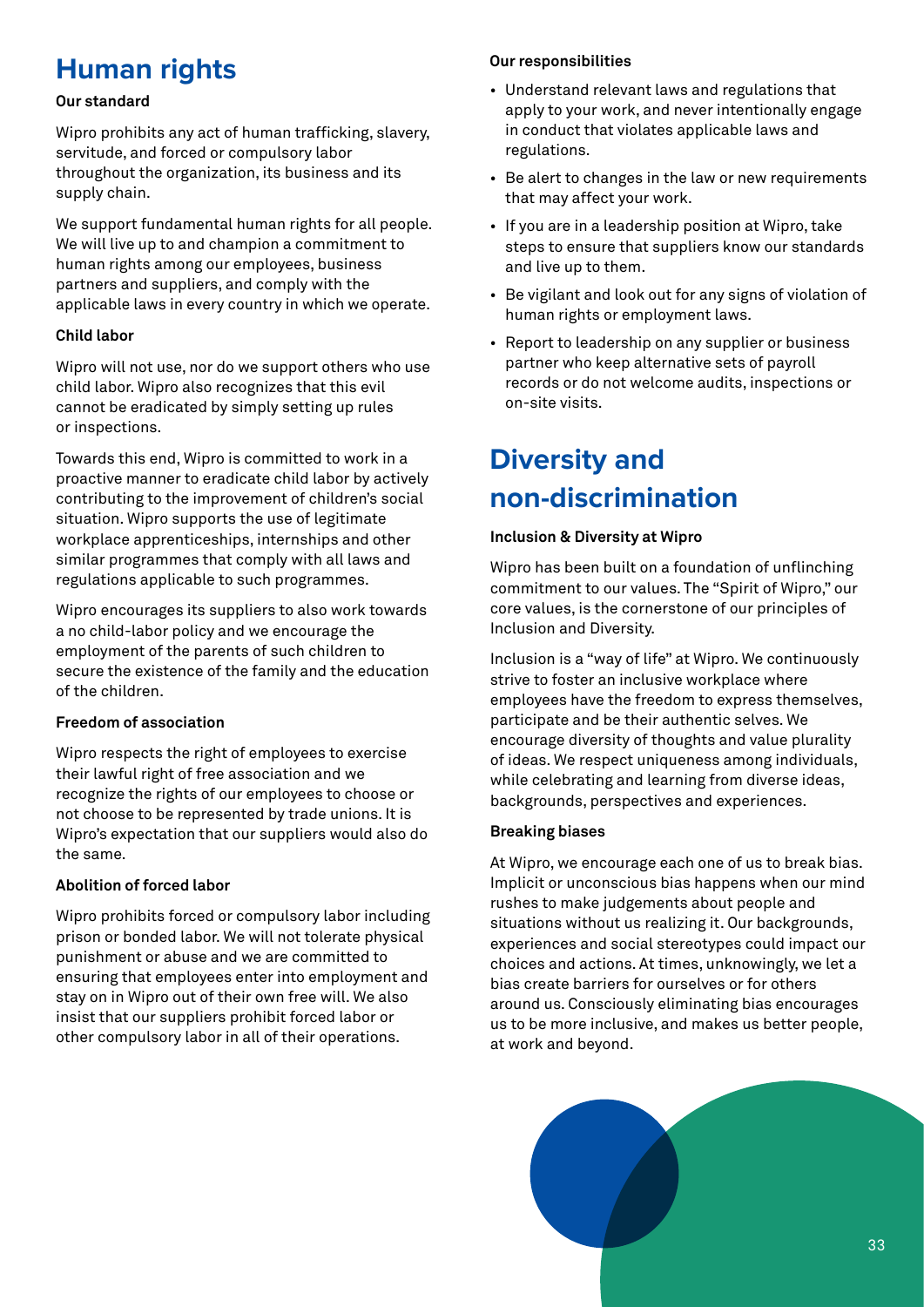## **Non-discrimination**

Wipro is an equal opportunity employer. We firmly believe that a talented and diverse workforce is a key competitive advantage. We focus on meritocracy and do not engage in or support discrimination in hiring, compensation, access to training, promotion, termination or retirement based on ethnic and national origin, race, caste, religion, disability, age, gender, creed, marital status, gender identity, gender expression, sexual orientation, political orientation, protected veteran status, or any other characteristic protected by law.

We hire and promote people based on their qualifications, performance and abilities, and provide a work environment free of any form of discrimination or harassment. We do not impose any recruitment fees or charges from the employees we hire.

#### **Our responsibilities**

- Treat others with respect.
- Co-operate with any measures introduced to develop equal opportunities.
- Never act in a way which is contrary to the letter or spirit of this policy.
- Build and nurture an inclusive mind set while working with colleagues from diverse backgrounds.
- Constantly challenge our beliefs, become self-aware, accept and eliminate biases based on our preconceived notions.
- Do not encourage derogatory comments or remarks based on the identity of a person.
- If you supervise others, you have additional responsibilities:
	- Ensure that those who work in your team know that you are available to address any concerns that they may have about discrimination or harassment.
	- Make employment-related judgments solely on performance and abilities. Use objective, quantifiable standards.
	- Become aware of certain biases that may impede your decision-making.
	- Create an equitable working environment for your team members.
	- Value ideas, opinions and perspective, no matter who it comes from.
	- Ensure you do a merit-based appraisal of your team members.
	- Review your decisions to ensure that business considerations drive your actions.

**One of my co-workers sends emails containing jokes and derogatory comments about certain nationalities. They make me uncomfortable but no one else has spoken up about them. What should I do? Q**

**A** You should notify your immediate manager or<br>your HB manager Sending such inkes violates your HR manager. Sending such jokes violates our values as well as our policies pertaining to the use of email and our standards on inclusion, harassment and discrimination. By doing nothing you are condoning discrimination and tolerating beliefs that can seriously erode the team environment that we have all worked to create.

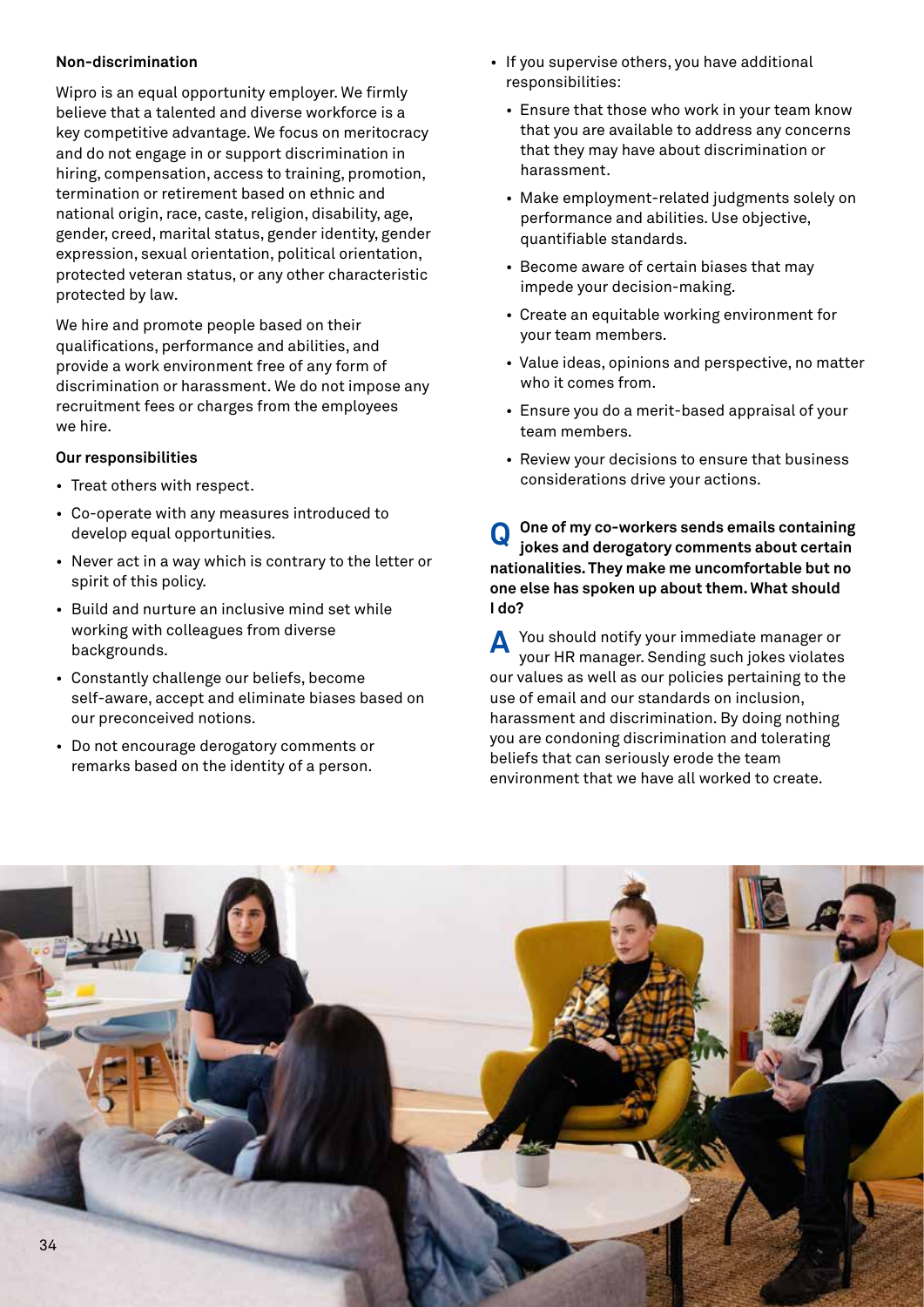# **Harassment-free workplace**

## **Our standard**

Wipro is committed to maintaining a workplace where each employee's personal dignity is respected and protected from offensive or threatening behavior including violence.

At Wipro, we believe that everyone has the right to work in an environment that is free from intimidation, harassment and abuse. We understand that harassment and abuse undermine the integrity of employment relationships and can cause serious harm to productivity, efficiency and a harmonious workplace.

For these reasons, Wipro does not tolerate verbal or physical conduct by any employee that harasses another, disrupts another's work performance, or creates an intimidating, offensive, abusive or hostile work environment. This includes such behavior directed towards third parties during the course of conducting Wipro business.

## **At Wipro we do not tolerate:**

- Threatening remarks, obscene phone calls, stalking or any other form of harassment.
- Causing physical injury to another.
- Intentionally damaging someone else's property or acting aggressively in a manner that causes someone else to fear injury.
- Threatening, intimidating or coercing other employees on or off the premises—at any time, for any purpose.
- Carrying weapons in the workplace; this includes not only our facilities, but also parking lots, guest houses and alternate work locations maintained by Wipro.

If you become aware of conduct relating to sexual harassment, you have the option to raise your concern with the Prevention of Sexual Harassment Committee.

# **What constitutes harassment?**

Harassment can be verbal, physical or visual behavior where the purpose or effect is to create an offensive, hostile or intimidating environment. The following are signs that an action may be harassment:

- It is unwanted
- It has the purpose or effect of violating another's dignity or creating an intimidating, hostile, degrading, humiliating or offensive environment for another
- Submission to such conduct is implicitly or explicitly a term or condition of an individual's continued employment Report all incidents of intimidation, harassment and abuse that may compromise our ability to work together and be productive
- Report all incidents of intimidation, harassment and abuse that may compromise our ability to work together and be productive
- Submission to such conduct is implicitly or explicitly a term or condition for decisions which could affect promotion, salary or any other job condition
- Such behavior creates an intimidating, hostile or offensive work environment for one or more individuals

Sexual harassment, in general, occurs when:

- A request for a date, a sexual favor, or other similar conduct of a sexual nature that is unwelcome, is made a condition of employment, or its continuity, or used as the basis for employment decisions such as sexual advancement, as a factor in employment evaluations or as a condition for receiving any benefit provided by the company.
- An intimidating, offensive or hostile work environment is created by unwelcome sexual advances, insulting jokes or other offensive verbal or physical behavior of a sexual nature. A hostile work environment may be created through either verbal or nonverbal acts.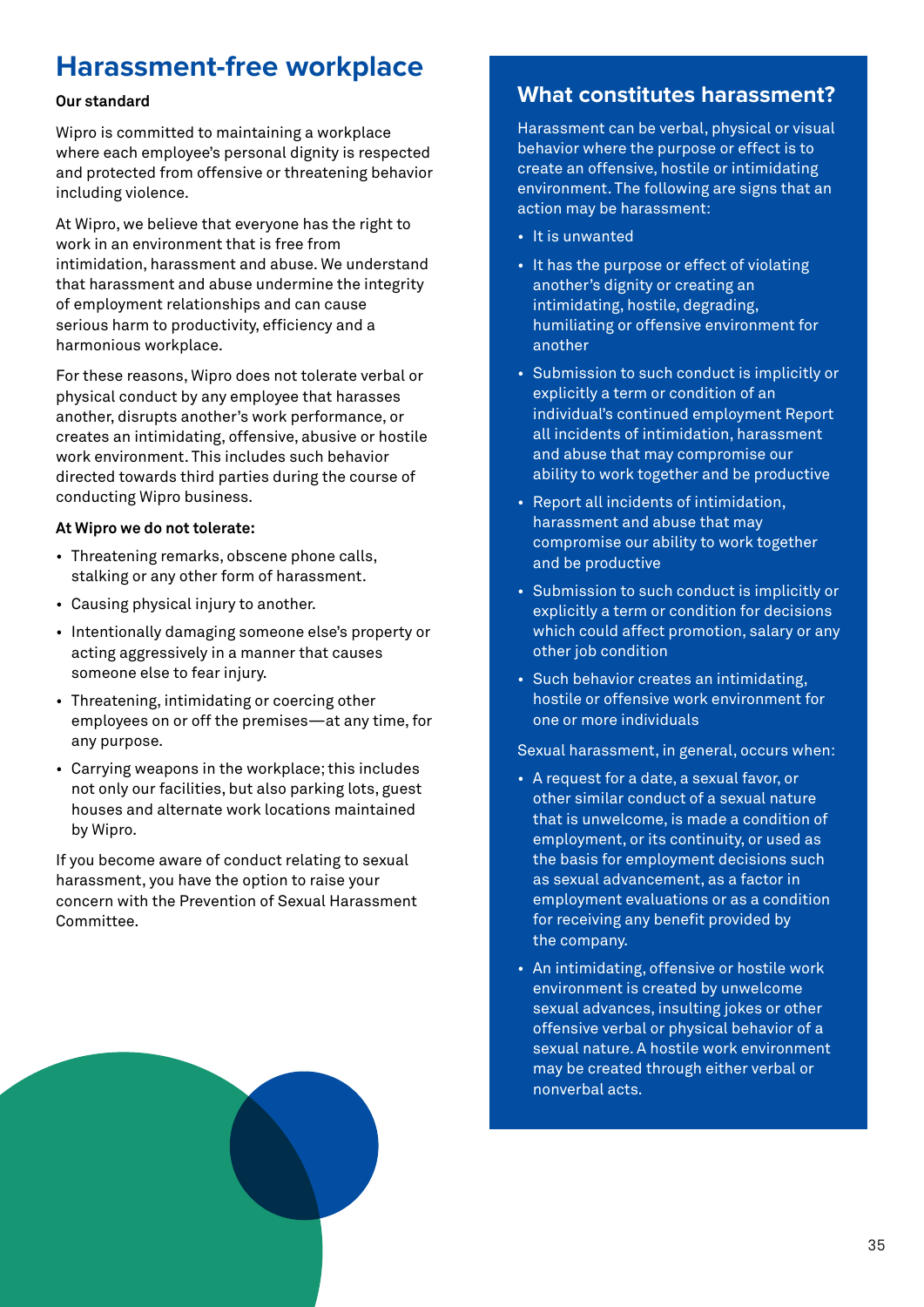## **Our responsibilities**

- Speaking out when a co-worker's conduct makes others uncomfortable.
- Do not tolerate sexual harassment including requests for sexual favors, or other unwelcome verbal or physical conduct of a sexual nature.
- Demonstrate professionalism at the workplace.
- Promote a positive attitude towards policies designed to build a safe, ethical and professional workplace.

**While on a business trip, a male colleague of mine repeatedly asked me out for a drink and made comments about my appearance that made me uncomfortable. I asked him to stop, but he wouldn't. We weren't in the office, and it was "after hours" so I wasn't sure what I should do. Is it harassment? Q**

Yes, it is. This type of conduct is not tolerated, not only during working hours but in all work-related situations including business trips. Tell your colleague such actions are inappropriate and must be stopped, and if they continue you need to report the problem. **A**

**I just learned that a good friend of mine has been accused of sexual harassment and that an investigation is being launched. I can't believe it's true and I think it's only fair that I give my friend an advance warning or a "heads up" so he can defend himself. Don't I have a responsibility as a friend to tell him? Q**

Under no circumstances should you give him a "heads up." Your friend will be given the opportunity to respond to these allegations and every effort will be made to conduct a fair and impartial investigation. An allegation of sexual harassment is a very serious matter with implications not only for the individuals involved but also for the company. Alerting your friend could jeopardize the investigation and expose the company to additional risk and possible costs. **A**



# **Safe and healthy work environment**

## **Our standard**

Wipro promotes employee well-being as a strategic value and fundamental component of its success, and we define well-being as more than what is traditionally thought of as occupational health and safety.

Wipro takes appropriate measures to prevent workplace injuries and ill health and to provide employees with a safe and healthy working environment by considering evolving industry practices and societal standards of care. We actively monitor and comply with all applicable health and safety laws.

Wipro is proactive and actively assesses and manages the health and safety impact, and possible risks associated with our existing activities as well as when planning for new activities, production of services and products.

We are committed to providing a safe and healthy workplace for colleagues and visitors to our facilities.

#### **Our responsibilities**

- Each of us is responsible for acting in a way that protects ourselves and others. Situations that may pose a health, safety or environmental hazard must be reported immediately.
- Take appropriate measures to help identify, assess and manage the environment impacts of our existing and planned operations.
- Maintain a neat, safe working environment by keeping workstations, aisles and other workspaces free from obstacles, wires and other potential hazards.
- Notify your manager, or Emergency Response Team (ERT) member in your office immediately about any unsafe equipment, or any situation that could pose a threat to health and safety, or damage the environment. All employees have the right and responsibility to stop any work they feel may be unsafe.
- Always display and swipe your personal identification badge when entering and exiting secure areas and do not allow others to enter/ "tail gate" without properly swiping their personal identification badges.

Do not use, possess or be under the influence of alcohol or illegal drugs or any substance that could interfere with a safe and effective work environment, or improperly use medication in any way that could diminish your ability to perform your job.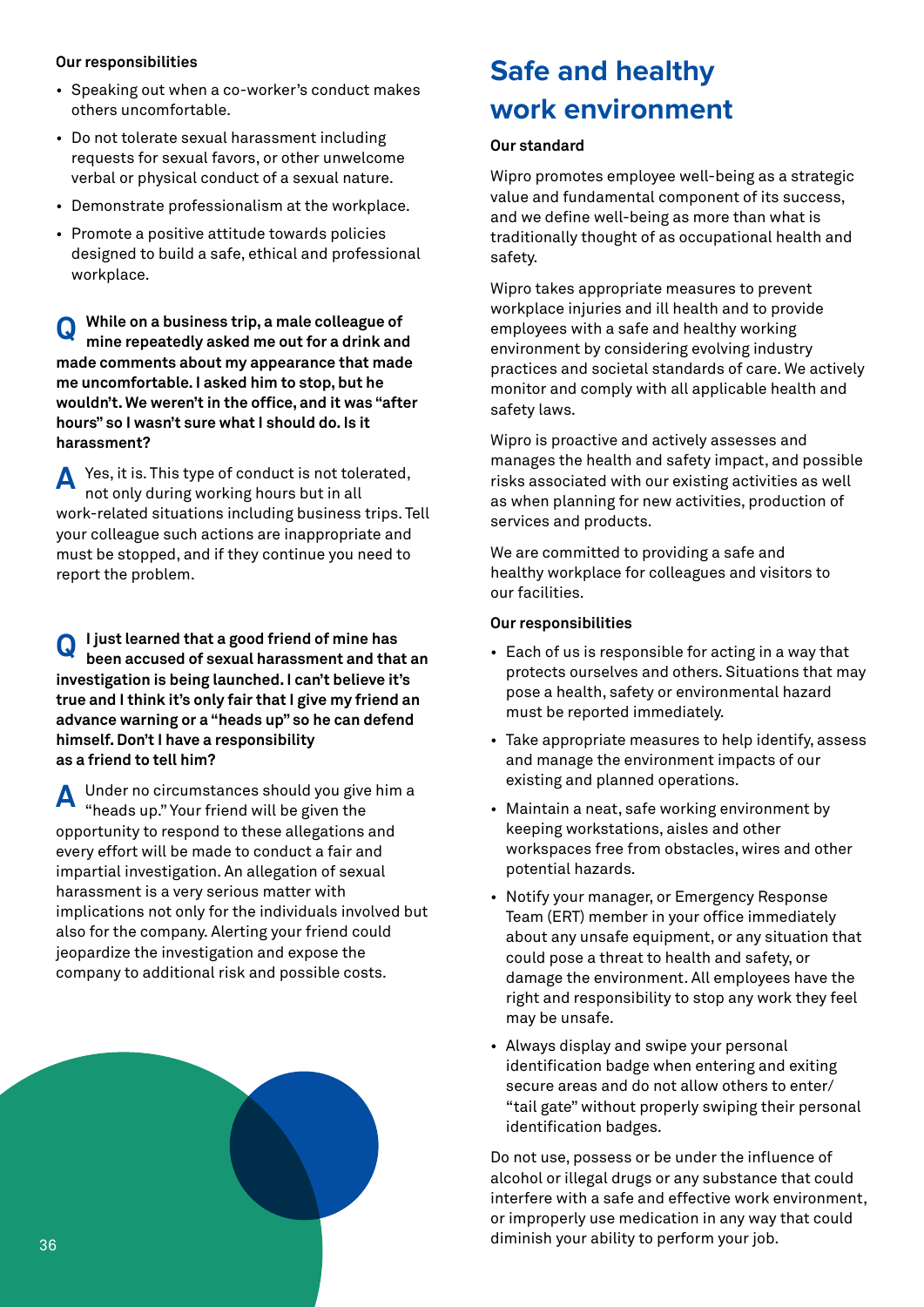#### **I've noticed some practices that we do in my area that don't seem safe. Whom can I speak to? Q**

Discuss your concerns with your manager or the Emergency Response Team (ERT) member in your office. There may be very good reasons for the practices. Raising a concern about safety does not cause trouble, it is being responsible. **A**

#### **Are subcontractors expected to follow the same health, safety and security policies and procedures as employees? Q**

Absolutely. Managers are responsible for ensuring that subcontractors and vendors at work on company premises understand and comply with all applicable laws and regulations governing the particular facility, as well as with additional requirements the company may impose. **A**

# **Sustainability and corporate citizenship**

Wipro strives for environmental sustainability and complies with all environmental laws, regulations and standards. We conduct business in a way that is environmentally responsible. Our efforts to minimize negative environmental impacts include waste reduction, materials recycling and improving our energy efficiency in the communities where we live and work. We demonstrate our commitment toward the environment as a part of the IOS 14001 certification. With suppliers being an integral part of our business, we expect them to also comply with all applicable environmental laws and regulations. Wipro recognizes that corporations are socio-economic citizens and that their objectives have to be congruent with society's goals. We therefore understand that it is our responsibility as a global citizen to assess the socio-ecological impact of its business activities, and to mitigate and improve this impact, while simultaneously remaining committed to inclusive economic development.

Our environmental stewardship and leadership in Corporate Citizenship are an integral part of our "Spirit of Wipro". To accomplish this, we will expect our employees to comply with the following:

- Business with integrity: Exercise good governance to achieve the highest levels of transparency and propriety.
- Ecological sustainability: Conserve energy and water, manage waste and enhance biodiversity through a multi-stakeholder approach.
- Social and community initiatives: Work to bring about systemic reform in education and contribute to the community and the environment where we operate.

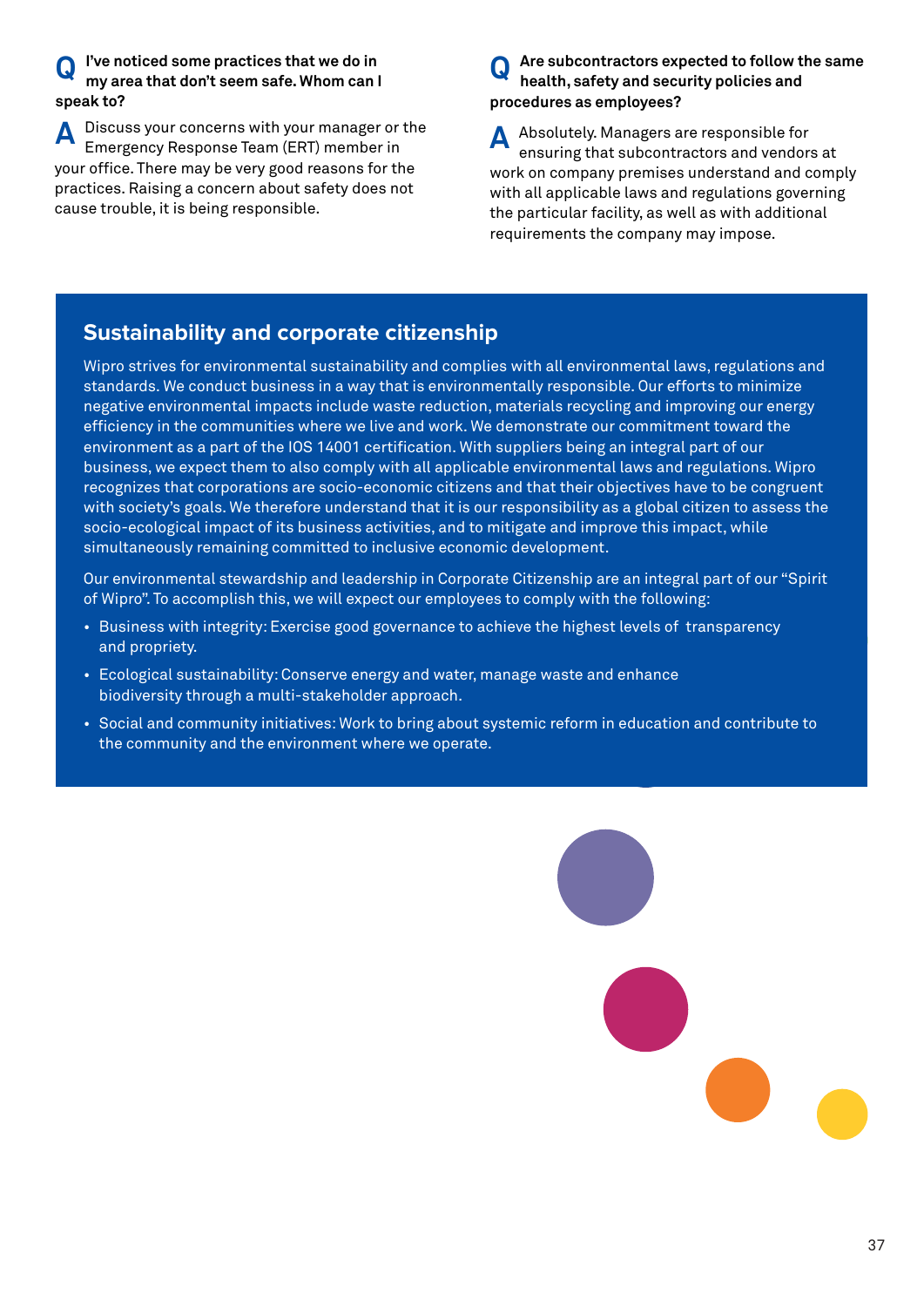# **Additional resources and links**

# **Supplier selection:**

[https://www.wipro.com/content/dam/nexus/en/](https://www.wipro.com/content/dam/nexus/en/investor/corporate-governance/policies-and-guidelines/ethical-guidelines/12774-supplier-code-of-conduct.pdf) investor/corporate-governance/policies-andguidelines/ethical-guidelines/12774-suppliercode-of-conduct.pdf

# **Anti-corruption:**

- Transparency International www.transparency.org/
- OECD's webpage relating to anti-corruption www.oecd.org/corruption/
- Country-wise guides to relevant anti-corruption laws
	- India [https://legislative.gov.in/sites/default/](https://legislative.gov.in/sites/default/files/A1988-49.pdf) files/A1988-49.pdf
	- US Foreign Corrupt Practices Act- Resource Guide [https://www.justice.gov/criminal-fraud/](https://www.justice.gov/criminal-fraud/file/1292051/download) file/1292051/download
	- UK Bribery Act Guidance [www.justice.gov.uk/downloads/legislation/](https://www.justice.gov.uk/downloads/legislation/bribery-act-2010-guidance.pdf) bribery-act-2010-guidance.pdf
	- Australia [http://www.comlaw.gov.au/Details/](http://www.comlaw.gov.au/Details/C2013C00366/Download) C2013C00366/Download
	- Brazil [http://www.cgu.gov.br/english/](http://www.cgu.gov.br/english/AreaPrevencaoCorrupcao/ConvencoesInternacionais/) AreaPrevencaoCorrupcao/ ConvencoesInternacionais/
	- Canada [http://laws-lois.justice.gc.ca/eng/](https://laws-lois.justice.gc.ca/eng/acts/C-45.2/page-1.html)

acts/C-45.2/page-1.html

• China

[https://www.fmprc.gov.cn/ce/cgvienna/eng/](https://www.fmprc.gov.cn/ce/cgvienna/eng/dbtyw/jdwt/crimelaw/t209043.htm) dbtyw/jdwt/crimelaw/t209043.htm

https://www.chinalawinsight.com/tags/anti unfair-competition-law/

- Malaysia [https://www.sprm.gov.my/images/](https://www.sprm.gov.my/images/Aktaakta/SPRM_act_BI.pdf) Aktaakta/SPRM\_act\_BI.pdf
- Singapore https://sso.agc.gov.sg/Act/PCA1960

# **GLOBAL POLICY ON PREVENTION OF SEXUAL HARASSMENT**

[https://www.wipro.com/content/dam/nexus/en/](https://www.wipro.com/content/dam/nexus/en/investor/corporate-governance/policies-and-guidelines/ethical-guidelines/global-policy-on-prevention-of-sexual-harassment.pdf) investor/corporate-governance/policies-andguidelines/ethical-guidelines/global-policy-onprevention-of-sexual-harassment.pdf

# **Ombuds:**

- Ombuds process [https://www.wipro.com/content/dam/nexus/](https://www.wipro.com/content/dam/nexus/en/investor/corporate-governance/policies-and-guidelines/wipros-ombuds-process/ombuds-policy.pdf) en/investor/corporate-governance/policiesand-guidelines/wipros-ombuds-process/ ombuds-policy.pdf
- Hotline webpage http://www.wiproombuds.com/
- Wipro's GRI reports http://www.wipro.com/investors/

# **Privacy Policy:**

• [Privacy Statement](https://www.wipro.com/privacy-statement/) https://www.wipro.com/privacy-statement/

THE CODE OF BUSINESS CONDUCT (COBC) IS INTENDED SOLELY AS AN ETHICS GUIDE. THE LANGUAGE USED SHALL NOT BE CONSTRUED AS CREATING A CONTRACT OF EMPLOYMENT BETWEEN WIPRO AND ANY PERSON. WIPRO EXPRESSLY RETAINS THE RIGHT TO UNILATERALLY MODIFY OR AMEND THIS CODE, AT WIPRO'S SOLE DISCRETION, WITH OR WITHOUT PRIOR NOTICE TO EMPLOYEES.